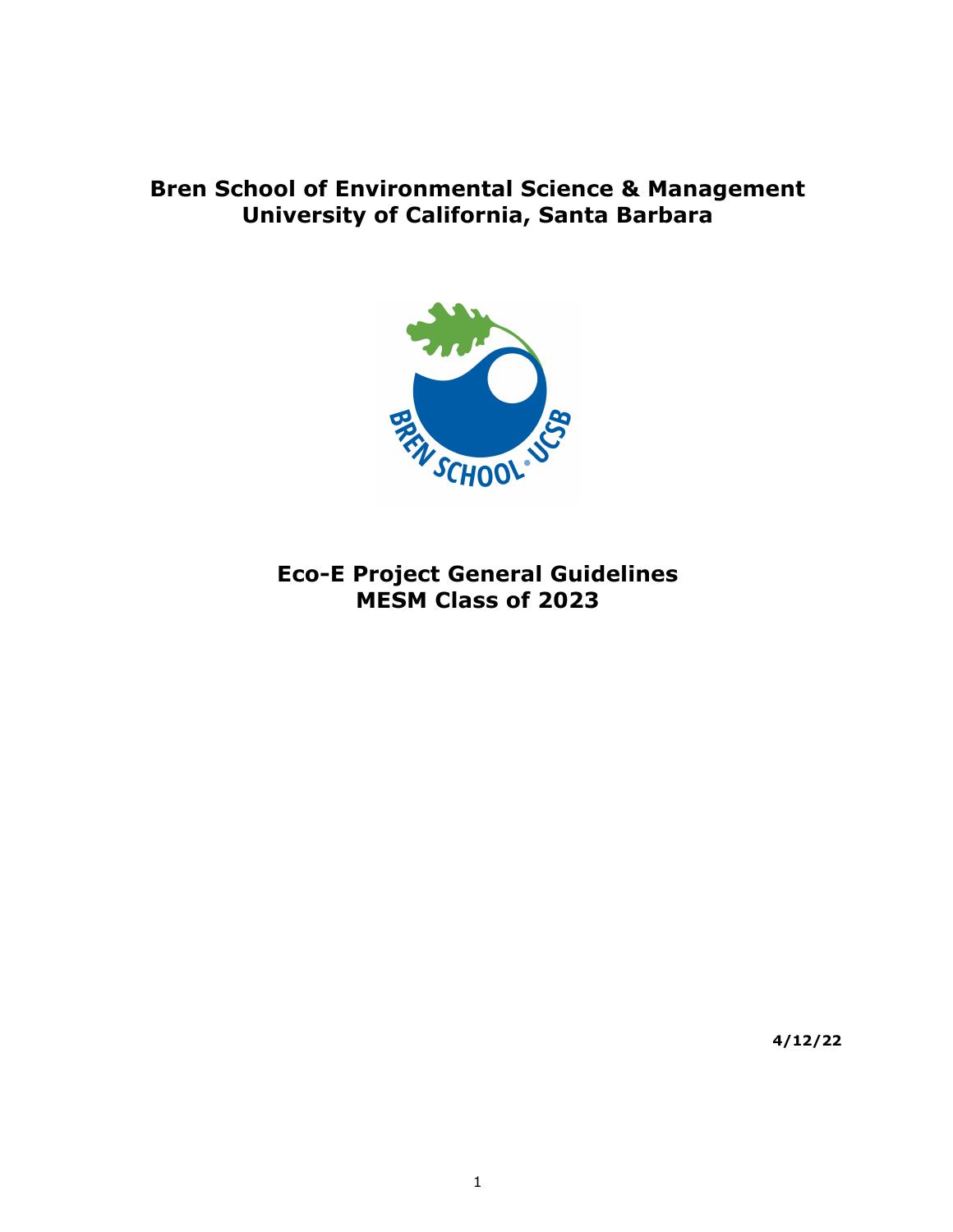### **INTRODUCTION**

These guidelines define the Bren School's expectations for Master's Eco-Entrepreneurship (Eco-E) Projects and explain the Eco-E Project process, timeline, and required deliverables. MESM students have the option to complete either a Master's Group Project or an Eco-E Project to fulfill core requirements. The Eco-E Project prepares students for careers as solution-oriented environmental entrepreneurs or innovators who can identify opportunities where market demands overlap environmental solutions. Students who complete an Eco-E Project work as a team to test their ideas and perform market validation, as they develop a business model intended to create a positive and measurable environmental impact. Students will cultivate innovative and agile thinking, hone communication skills and learn how to build a convincing business case.

#### **Without exception, all students pursuing the Master of Environmental Science and Management (MESM) degree must successfully complete a Group Project or an Eco-E Project.** For more information about Group Projects, please refer to the MESM Group Project Guidelines.

In completing Eco-E and Group Projects, students are expected to seek advice from outside sources, which may include individuals affiliated with industry, government, and nongovernment organizations. However, unlike Group Projects, students may not conduct an Eco-E Project in collaboration with an outside client. The Eco-E Project, which includes all ideas and concepts set forth in the business model, must be the original work of the student team members.

All Eco-E Projects begin in Spring Quarter of the first year of study and end in mid-Spring Quarter of the second year. The project requires:

- an environment in which the students can learn to operate as an independent professional team;
- a spirit of trust and collaboration;
- student-generated projects to allow students to develop their own ideas and approaches;
- healthy and professional communication and rapport; and,
- the ability of students to choose courses of action, make mistakes, and learn from those experiences.

Students who complete Eco-E Projects are required to participate in two new venture competitions as part of the training. Participation in such competitions gives students valuable experience and increases the visibility of the Bren School and its students.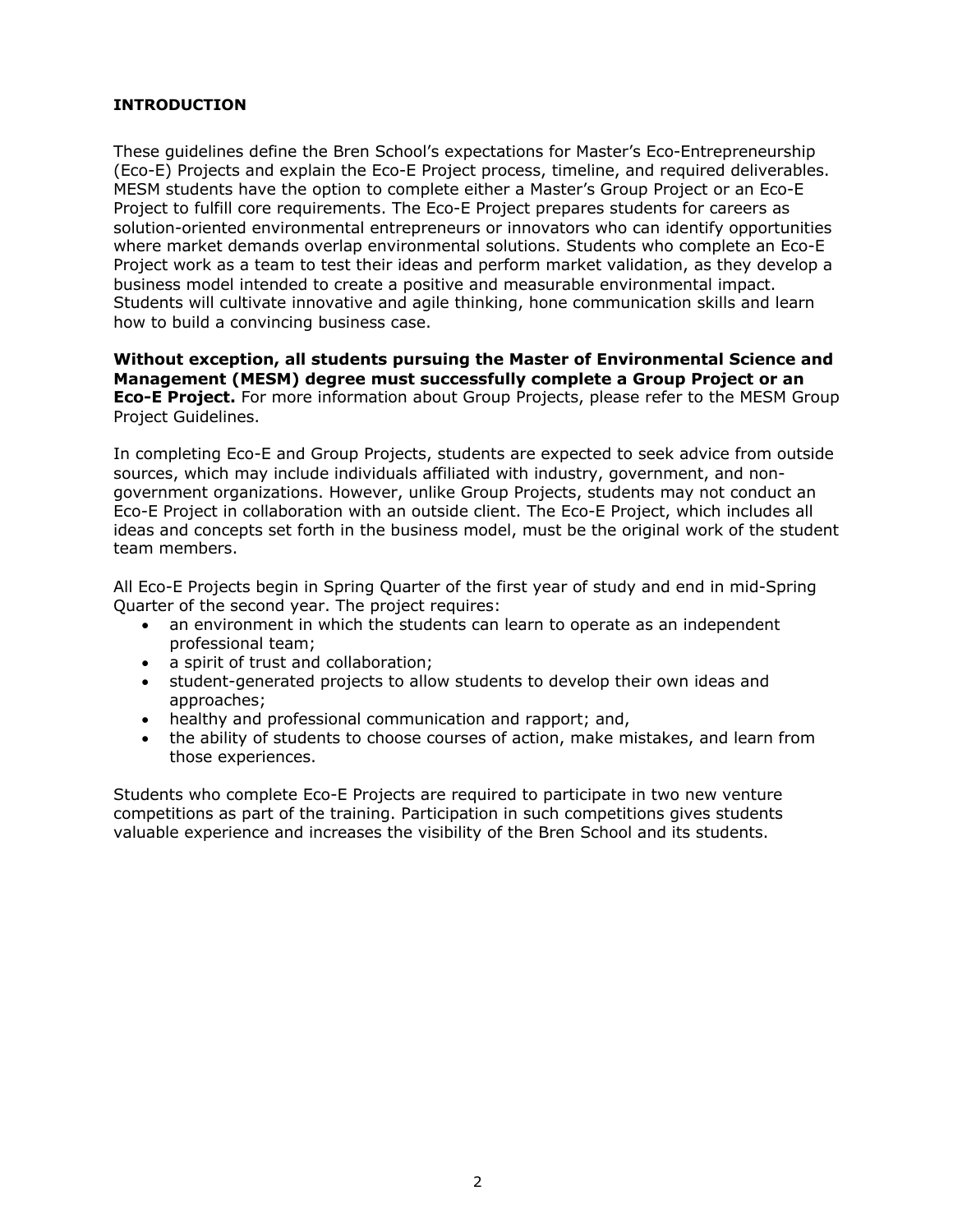### **ECO-E PROJECT TIMELINE OVERVIEW**

Below are the key deadlines in this year's Eco-E Projects. Note that there may be additional deadlines associated with ESM 402A or faculty advisors may request additional milestones and set internal deadlines for drafts or other materials in addition to deadlines listed here.

| <b>Spring Quarter 2022</b> |                                                                                                                                                                                                                     |  |
|----------------------------|---------------------------------------------------------------------------------------------------------------------------------------------------------------------------------------------------------------------|--|
| Wed Apr 6                  | Project management plan due                                                                                                                                                                                         |  |
| Fri May 6                  | Eco-E Advisory Council (EEAC) Meeting                                                                                                                                                                               |  |
| Fri May 20                 | Complete environmental problem literature review                                                                                                                                                                    |  |
| By Fri Jun 10              | Host spring review meeting with faculty advisors and external advisors;<br>٠<br>Send brief project description for Bren School website to GP<br>Coordinator;<br>Submit Team Evaluation to Eco-E Project Coordinator |  |

| <b>Fall Quarter 2022</b> |                                                                      |  |
|--------------------------|----------------------------------------------------------------------|--|
| By Fri Sep 30            | Confirm external advisory committee                                  |  |
| By Fri Oct 21            | Host fall review meeting with faculty advisors and external advisors |  |
| By Fri Oct 28            | Submit 1-page summary of fall review meeting to faculty advisors     |  |
| Fri Nov 18               | Complete environmental impact literature review                      |  |
| Early Dec                | Eco-E Advisory Council (EEAC) Meeting                                |  |
| Fri Dec 9                | Submit outline of Final Report to faculty advisors;                  |  |
|                          | Submit Team Evaluation to Eco-E Project Coordinator                  |  |

| <b>Winter Quarter 2023</b> |                                                                                                                                                                                                                                    |  |
|----------------------------|------------------------------------------------------------------------------------------------------------------------------------------------------------------------------------------------------------------------------------|--|
| Fri Feb 10                 | Draft of Eco-E opportunity overview, environmental problem-solution<br>analysis, business model environment, research methods and results,<br>business model sections of Final Report due to faculty advisors                      |  |
| Fri Feb 10 & 17            | Master's Project Faculty Reviews                                                                                                                                                                                                   |  |
| Fri Feb 24                 | Complete draft of Final Report due to faculty advisors                                                                                                                                                                             |  |
| Late Feb                   | Eco-E Advisory Council (EEAC) Meeting                                                                                                                                                                                              |  |
| Fri Mar 24                 | Final Report (.pdf version) due to faculty advisors<br>Submit Final Presentation Program Abstract to GP Coordinator<br>(Template sent out by GP Coordinator 2 weeks prior);<br>Submit Team Evaluation to Eco-E Project Coordinator |  |

| <b>Spring Quarter 2023</b> |                                                                                     |  |
|----------------------------|-------------------------------------------------------------------------------------|--|
| Fri Apr 14                 | Draft Executive Summary due to faculty advisors<br>$\bullet$                        |  |
|                            | Submit Final Presentation Program Abstract to GP Coordinator<br>$\bullet$           |  |
|                            | (Template sent out by GP Coordinator 2 weeks prior)                                 |  |
| 1-2 weeks before Final     | Take team photo w/ faculty advisors to use as the first slide in Final<br>$\bullet$ |  |
| Presentation               | Presentation;                                                                       |  |
|                            | Submit draft Final Presentation to faculty advisors for review<br>$\bullet$         |  |
| Fri Apr 21                 | Final Executive Summary (.pdf version) due to faculty advisors, Eco-E               |  |
|                            | Project Coordinator and GP Coordinator                                              |  |
| Thurs Apr 27 by 5 pm       | Submit Final Presentation (slides) to Senior Events Manager                         |  |
| Fri April 28               | Master's Project Final Presentations                                                |  |
| Fri May 5                  | Submit Team Evaluation to Eco-E Project Coordinator<br>$\bullet$                    |  |
|                            | Submit faculty advisor evaluations to GP Coordinator<br>٠                           |  |
| Early May                  | Eco-E Advisory Council (EEAC) Meeting                                               |  |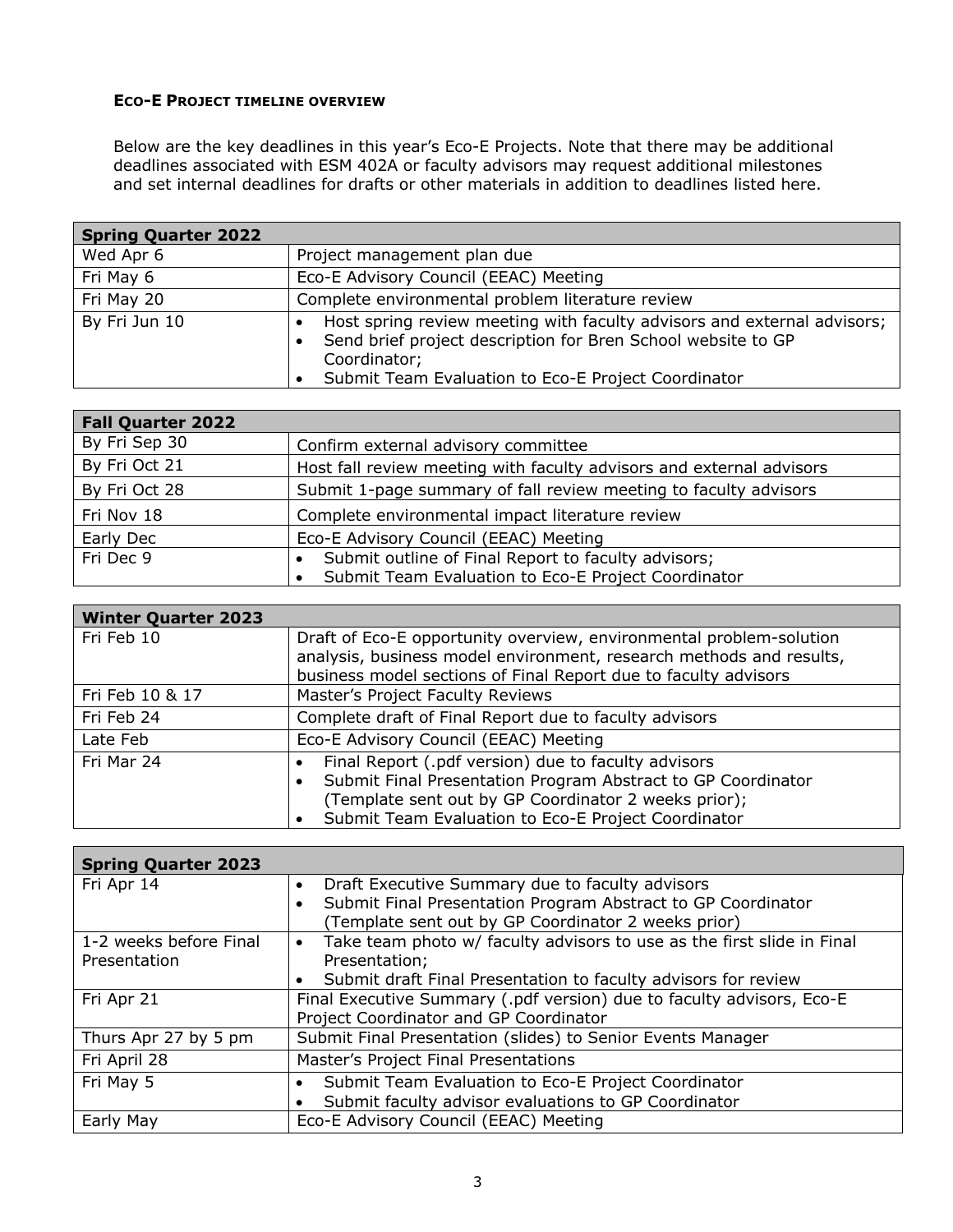# 1. **GENERAL INFORMATION**

## **A. Eco-E Project Timeline**

MESM students begin their Eco-E Projects in the Spring Quarter of their first year of study and complete their project by the middle of Spring Quarter of their second year of study. Master's Project Faculty Review, including Group Projects and Eco-E Projects, are held in the middle of Winter Quarter, with the Final Report due at the end of Winter Quarter. Master's Project Final Presentations are generally held on Friday during the fourth week of Spring Quarter. The timeline overview provides deliverable due dates. Working with their faculty advisors, teams define their own deadlines for intermediate products.

### **B. Academic Units and Grading**

Students must register for ESM 402A, 402B, 402C and 402D in spring, fall, winter, and spring, respectively, for a total of 14 units. The instructor grades the ESM 402A course. The team's faculty advisors grade all other ESM 402 courses and the grades will be assigned at the end of their respective quarters.

**Students must achieve a grade of B or better on their Eco-E Project to be eligible for the MESM degree.** Students working together on a project may not necessarily receive the same grade. Additionally, students cannot be recommended for graduation until they have submitted an approved final report.

By the last day of each quarter, students are required to complete and submit an Eco-E Project Peer and Self Evaluation Form to the Eco-E Project Coordinator. These evaluations will be considered by the faculty advisor when grades are being assigned. The Eco-E Project Coordinator will provide an evaluation form.

### **C. Student Time Commitment**

Students should expect to devote **at least 10-12 hours per week** to their Eco-E Project, although more time may be needed for some tasks. Work on Eco-E Projects should be evenly allocated over the 3.5 quarters to avoid excess workload at the end of the project.

### **D. Summer Eco-E Project Work**

Some students may participate in a summer internship associated with the Eco-E Project. Students who are not involved in an Eco-E Project-related internship may continue some level of work on their projects during the summer, as determined by the team and faculty advisors.

### **E. Deliverables**

The major deliverables for the Eco-E Project are:

- Project management plan
- Quarterly meetings with the Eco-Entrepreneurship Advisory Council (EEAC)
- Faculty Review presentation
- Final report
- Executive summary
- Final presentation
- Participation in at least one approved new venture competition
- Optional (not graded): Teams are encouraged to develop and create a media/communication product of their choice

### **F. Idea Generation/Intellectual Property**

As part of the educational process, during the course of the Eco-E Project, the individual team members will bring a variety of ideas and information to the Eco-E Project for discussion, review and analysis. Any ideas or information introduced to the Eco-E Project by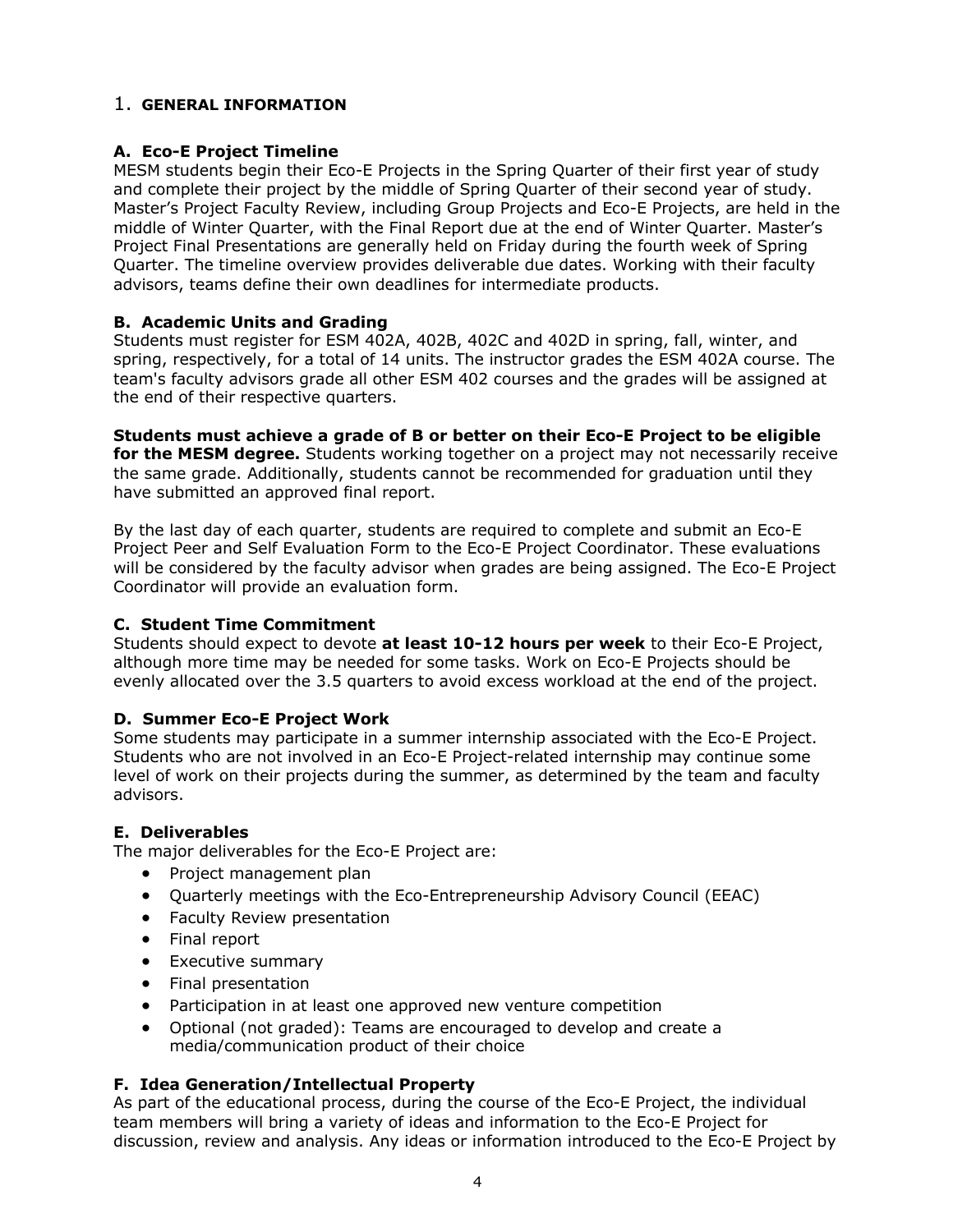an individual team member will be available for use by any team member, both during or after the Eco-E Project, for any purpose, unless it is Prior IP. Prior IP is intellectual property that is developed by a team member before the Eco-E Project began and that is both recognized and protectable under United States copyright, patent or trademark laws. Any Prior IP introduced by a team member during the course of the Eco-E Project may be used by all team members in the course of the Eco-E Project for academic purposes.

To avoid misunderstandings and confusion, if a team member wants to contribute Prior IP to the Eco-E Project, that team member should clearly identify it as Prior IP to the other team members and notify the Eco-E Project Coordinator that the Prior IP is being contributed to the project for academic use in the Eco-E Project.

### **G. Authorship**

Frequently, teams divide the responsibility for some tasks that further the project; one or several individuals may invest more time in one aspect of the project than others. However, each member of the team ultimately contributes to the body of work that emerges from an Eco-E Project. Therefore, **every required paper, executive summary, presentation, etc. that is produced by the team MUST list every member as an author**.

Teams are encouraged, but not required, to present their Eco-E Project findings in formal conferences outside the university. Participation in such conferences gives students valuable experience and increases the visibility of the Bren School and its students. Teams also may want to publish results in a peer-reviewed journal. Teams may collectively develop criteria for authorship of these supplemental materials (e.g., 2-unit independent study with advisor) but all members of the team must agree to these criteria. A team member may choose not to be included as a co-author on a publication. However, ALL team members must be offered the opportunity to make their own decision about their authorship. Even after the project has ended, if a team member adapts the deliverables for presentation at a meeting or submission to a journal, EVERY team member should be listed as a co-author. Teams also may include faculty advisors or others who contributed substantially to the research as co-authors.

#### **H. Data Distribution**

Datasets obtained or derived during your work may be licensed, copyrighted or confidential. Students should NOT make them available to third parties, or generally available online, without authorization from their faculty advisor AND the original source of data. If a team is working with confidential data, a Non-Disclosure Agreement (NDA) will likely be necessary between the source and UCSB. NDAs are developed, approved, and signed by UCSB's Office of Technology and Industry Alliances. Under NO circumstances can a **student** sign an NDA with a source.

### **I. Publishing**

If a team would like to publish its work, team members must discuss this with their advisor. Faculty advisors are experts in peer-reviewed publication, and students should take advantage of their knowledge and experience. Publishing peer-reviewed literature requires interfacing with a larger scholarly community, and this should be done in a way that reflects well on the students, their advisor, and the Bren School. Note that it often takes a prolonged period (months to years) to get a paper published.

#### **J. Use of Human Subjects**

Faculty and students who engage in research involving human subjects generally must obtain prior approval from the UCSB Human Subjects Committee (HSC). "Human Subject" means a living individual about whom an investigator (whether professional or student) conducting research obtains (i) data through intervention or interaction with the individual or (ii) identifiable private information. This means that if a survey will be conducted, HSC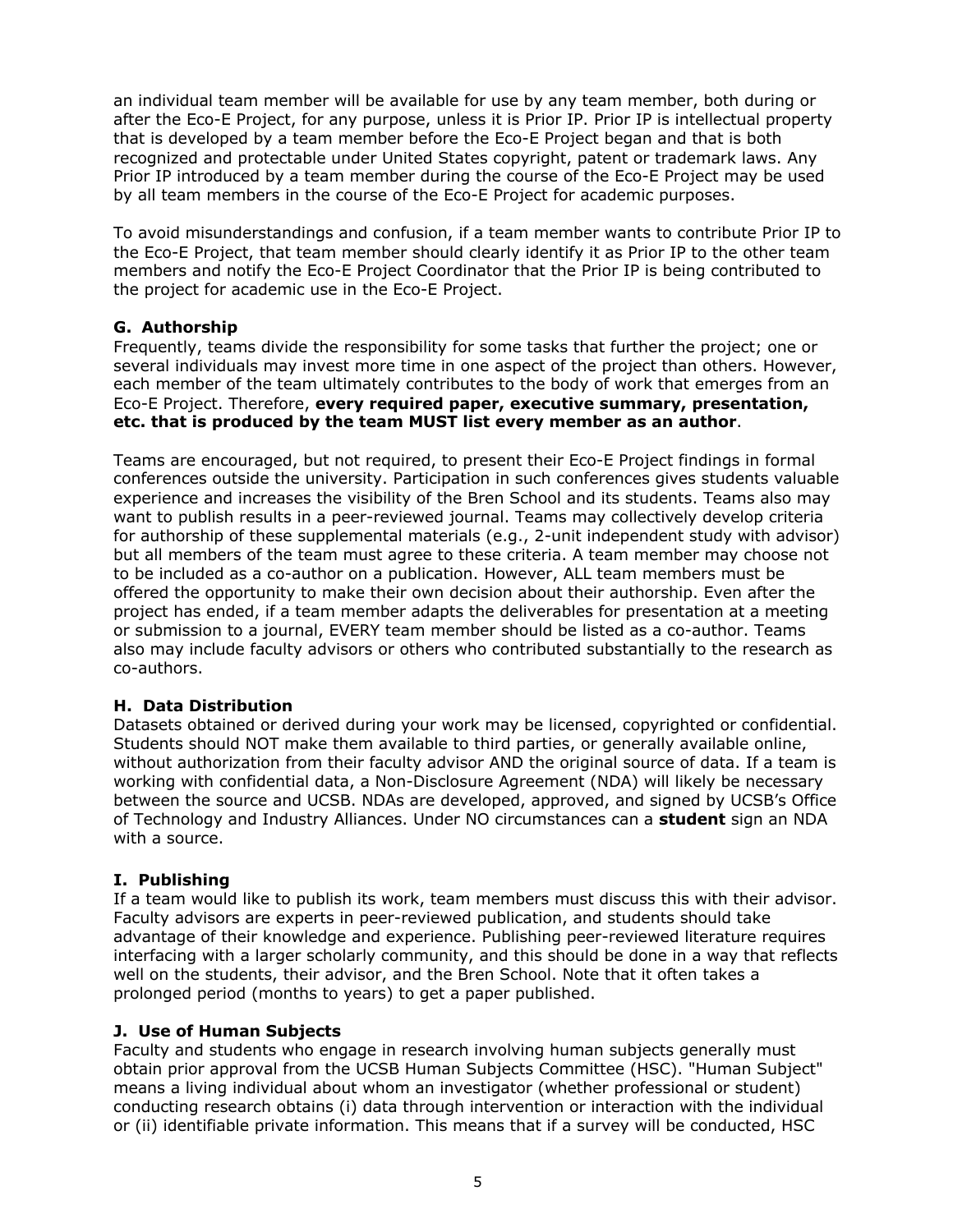approval MUST be obtained in advance. Approval is required no matter with whom the team will interact - even your friends or family!

The Office of Research Human Subjects Department reviewed and discussed "Bren Eco-Entrepreneurship Market Research" related to the Eco-E Project and determined that it did not meet the criteria for human subjects research as defined in the Common Rule (45 CFR 46). IRB review and oversight is not required because the activities are not considered a systematic investigation designed to develop or contribute to generalizable knowledge; instead the activities are designed to allow students enrolled in courses within the program to meet their learning objectives.

At this time, the Eco-E Project teams may conduct market research as IRB approval is not necessary. Should student activities develop into meeting the criteria for human subjects research as defined in 45 CFR 46, the students will need to obtain IRB approval before continuing with the project(s).

# 2. **COMPOSITION OF THE ECO-E PROJECTS**

### **A. Team Members**

Each team is composed of 3 to 5 students. Students are responsible for building their own teams.

### **B. Faculty Advisors**

Each Eco-E Project is assigned one business faculty advisor and one primary faculty advisor. Teams must also obtain the counsel of two or more external advisors, one of which must be another faculty member appointed by the Academic Senate at UCSB or another UC. Generally, teams invite a second Bren faculty member to serve as an external advisor, but it is also permissible to invite a UC Senate faculty member in another department at UCSB or another UC. Once teams have two faculty advisors, then their other external advisor(s) can be any individual from government agencies, industry, non-governmental organizations, universities, or private citizens who may be interested in the project. Only the (preassigned) business faculty advisor and primary Bren faculty advisor need to sign the final report and assign grades. To view a list of all Senate faculty members at UCSB, visit https://senate.ucsb.edu/about/members. The website is searchable by department and provides a list of Senate appointed faculty members for each department at UCSB.

The primary faculty advisor monitors progress and provides technical assistance, expertise, project evaluations, and grades, if applicable. Bren faculty and other experts on the external advisory committee are expected to review the team's progress at least once per quarter during review meetings but they are not expected to read and give detailed feedback on the team's deliverables (see External Advisors below). Project leadership, management, and the quality of the final products are ultimately the students' responsibilities.

Primary faculty advisors do not serve as project managers; their role is similar to that of a consultant. They are expected to attend regular meetings with the team during the academic year and are responsible for grading. Advisors may offer reactive advice, responding to activities in the team and providing guidance when asked. The advisors also may give proactive advice regarding deficiencies and deadlines. It is important that students understand the role of the advisors and the limited, though important, role they play in directing the project. Each faculty advisor has his/her own unique approach. Students should expect variability in engagement, expectations, and feedback from one advisor to the next. During the first quarter, each team should clarify the expected level of interaction with their advisors.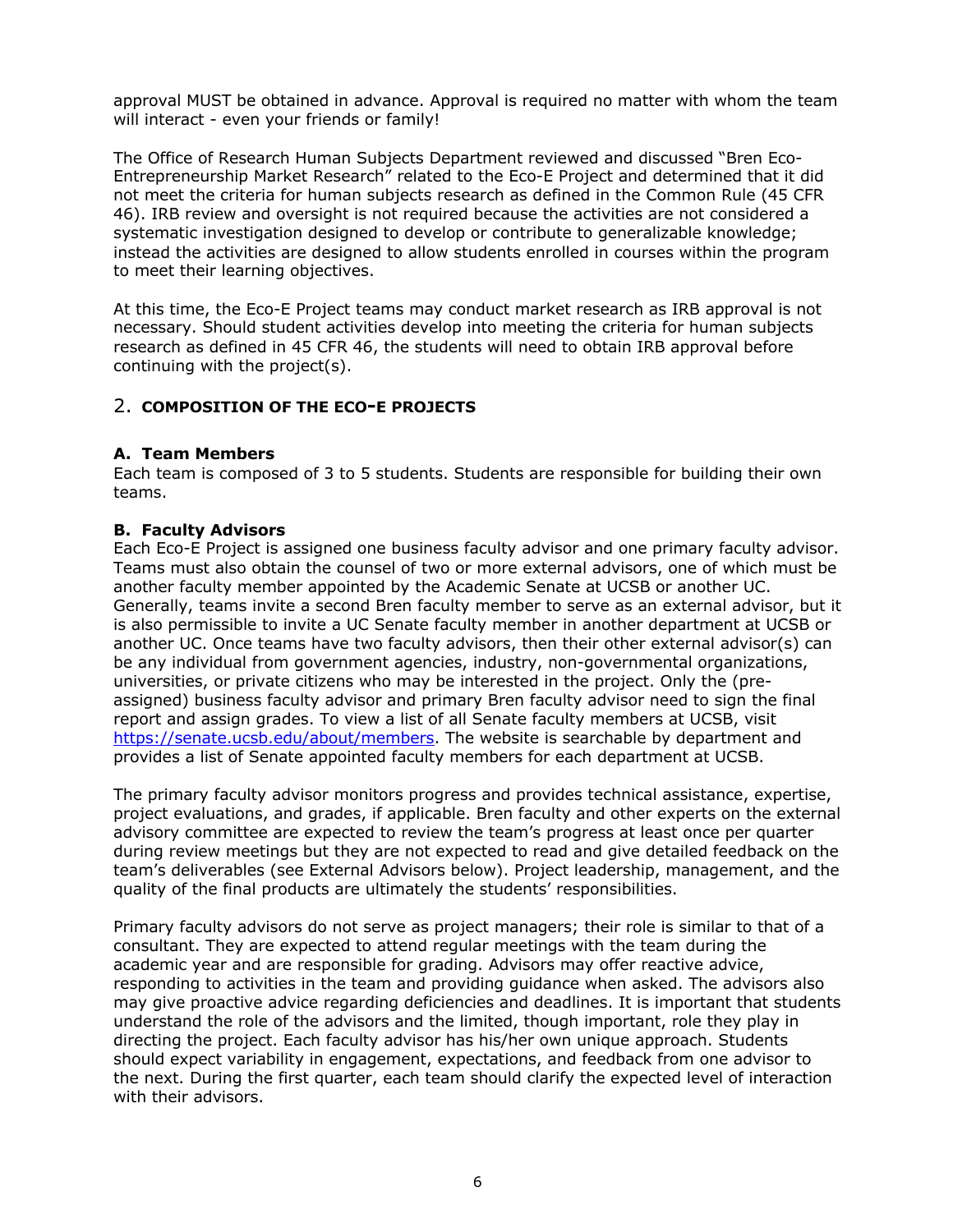# **C. External Advisors**

Interacting and networking with the professional community are critical components of the Eco-E Project process. Teams must obtain the counsel of two or more external advisors, individuals from universities, government agencies, industry, non-governmental organizations, universities, or private citizens who may be interested in the project, its data or deliverables. An external advisor is someone who has knowledge about the project topic and can provide unbiased feedback. If one Bren faculty advisor is assigned to the team, then the team must select at least one other member of the UC Academic Senate for the external advisory committee, as described under Faculty Advisors. However, only one of the two or more external advisors may be drawn from Bren faculty. Other external advisor(s) may be invited from universities, government agencies, industry, non-governmental organizations, and other relevant institutions.

Each team will be responsible for identifying external advisors and maintaining professional contact with them for the duration of the project. Teams should confirm the external advisory committee by the beginning of Fall Quarter (see timeline for exact date). Teams should schedule quarterly meetings with external advisors, in order to provide updates and gather feedback. If an external advisor is not able to attend a meeting in person, the team should engage the person by teleconference or Zoom. External advisors do not need to review the entire final report, although the team may ask for feedback on specific sections if the external advisor has time. External advisors also should be invited by the students to attend the project's Faculty Review and Final Presentation. External advisors are likely busy people and their time should be respected. When scheduling a meeting, the team should be prepared with an agenda and specific questions, so the meeting time is valuable for all parties.

# **D. Eco-E Project Coordinator**

The Eco-E Project Coordinator is a Bren staff member who assists students, faculty advisors, and the Eco-E Program Committee in facilitating the Eco-E Project process. The Eco-E Project Coordinator is Emily Cotter (ecotter@bren.ucsb.edu), Bren School Environmental Innovation & Entrepreneurship Program Manager. Any questions or concerns regarding your team should be addressed to the Eco-E Project Coordinator.

# **E. Group Project Coordinator**

The Group Project Coordinator is a Bren staff member who assists students, faculty advisors, and the Group Project Committee in facilitating the Group Project process. The Group Project Coordinator is Sean Kerr (sean@bren.ucsb.edu). Any questions or concerns regarding a Group Project should be addressed to the Group Project Coordinator.

# **F. Eco-E Advisory Council (EEAC)**

The Eco-Entrepreneurship Advisory Council (EEAC) guides, supports, and promotes environmental innovation & entrepreneurship education at the Bren School, and serves as the primary conduit between the school and the entrepreneurial and investor communities. Members of the EEAC are leading innovators in business. Eco-E Project teams will meet with the EEAC on a quarterly basis (Fall, Winter, and Spring) to receive feedback, guidance and support. The Eco-E Program Manager will schedule the EEAC meetings and notify all participants of the expectations for each quarterly meeting.

# **G. Eco-E Program Committee**

The Eco-E Project process is overseen by the Eco-E Program Committee, which consists of at least 3 Bren School faculty members. The Committee is responsible for selecting Eco-E Projects and monitoring the progress of each Eco-E Project. Additionally, the Eco-E Program Committee selects recipients of Eco-E Summer Fellowships and Professional Skills Grants. Any questions or concerns regarding your team or project should be presented to the Eco-E Project Coordinator or a member of the Eco-E Program Committee.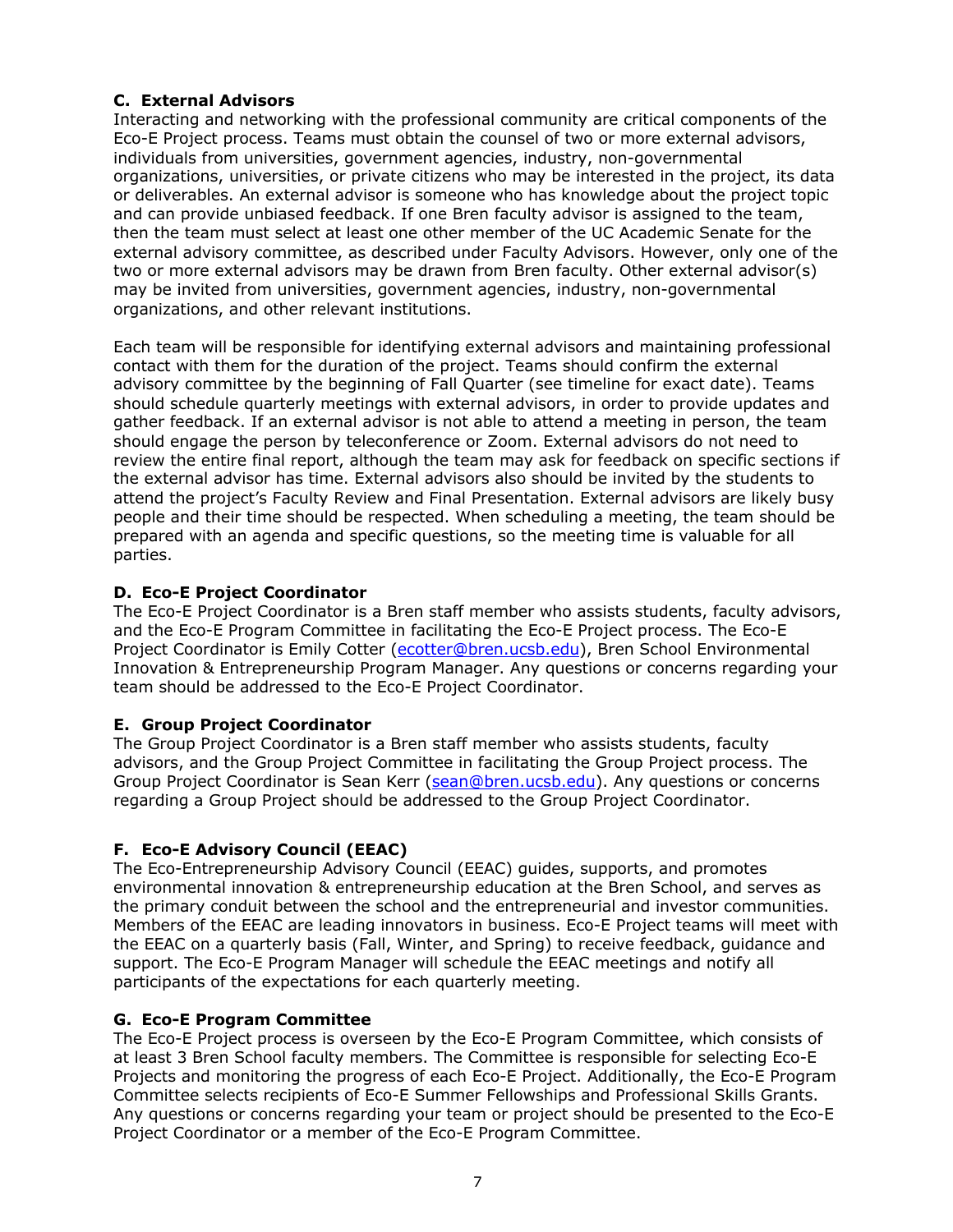## 3. **PROJECT MANAGEMENT**

## **A. Team Meetings**

Teams are encouraged to meet as often as necessary, but all teams must meet at least once per week at a designated place and time. **Regular team meetings should not be scheduled on Monday through Thursday between 11:00 am – 12:15 pm** as these days and times are reserved for seminars, career talks, faculty meetings, and mandatory academic programs workshops. Teams are expected to participate in the scheduled ESM 402A class sessions and weekly "Eco-E Lab" sessions for ESM 402B and ESM 402C. In addition, the team must meet regularly with the primary faculty advisor: at least once per month in Spring Quarter of the first year and at least biweekly in Fall Quarter through Spring Quarter of the second year. However, it is the responsibility of the students, not the advisor, to schedule the meetings and meeting rooms, and make necessary arrangements. Advance notification of absences is expected as a matter of courtesy. Participation in the 402-series classes, lab sessions and team meetings is a portion of each student's grade; missed sessions negatively affect the overall grade.

# **B. Scheduling Meeting Rooms**

Students are responsible for scheduling their own rooms for regular Eco-E Project meetings. Bren students may book the following rooms online: Edison International Visitors Center (BH 1410), Sycamore Room (BH 1510), Oak Room (BH 1520), Maple Room (BH 3016), Pine Room (BH 3526), and Manzanita Room (BH 4329). This is a self-booking service through Robin. You will be asked to login to the booking dashboard using your @ucsb.edu email address. Self-booking online allows up to 14 days in advance only.

If students wish to create a repeating meeting beyond 14 days in advance, then they must email scheduling@bren.ucsb.edu. Students should include the reason for the room reservation, the number of meeting participants, the audio-visual or other equipment needed, and the dates and times of all requested meetings, as well as any other relevant information. Requests to scheduling@bren.ucsb.edu should be made at least 48 hours in advance.

Please also use scheduling@bren.ucsb.edu to reserve a conference phone if needed. A regular phone line can receive only one call at a time; however, conference phones may dial out to two different numbers. Please contact Finance Manager Bridget Mastopietro (bridget@bren.ucsb.edu) at least 24 hours before your event if you need a Ready Talk account (for two or more parties calling in) or a UCSB authorization code (required for long distance calls).

# **C. Conflict Resolution**

The primary responsibility for intra-group conflict resolution lies with the team members. The faculty advisors should help to resolve any issues that cannot be adequately addressed by the team members. If a team is still unable to resolve a conflict after faculty arbitration, the team may seek assistance from the Eco-E Project Coordinator or the Chair of the Eco-E Program Committee, who will consult with the Eco-E Program Committee if needed. Students may also wish to contact the campus ombuds office

(http://www.ombuds.ucsb.edu). Trained mediators are available at no cost throughout the year. Their mediation techniques are informal, confidential, and impartial.

If students have difficulty with a member of their team, it is critical that they maintain written documentation of the problem and attempted solutions. For example, if one member of a team is not doing his/her share of work or not providing timely products or products of adequate quality, the other team members must document dates of specific incidents and what efforts were made to address the problem. Only under these circumstances will it be possible for faculty advisors and administrative personnel to intervene and help craft a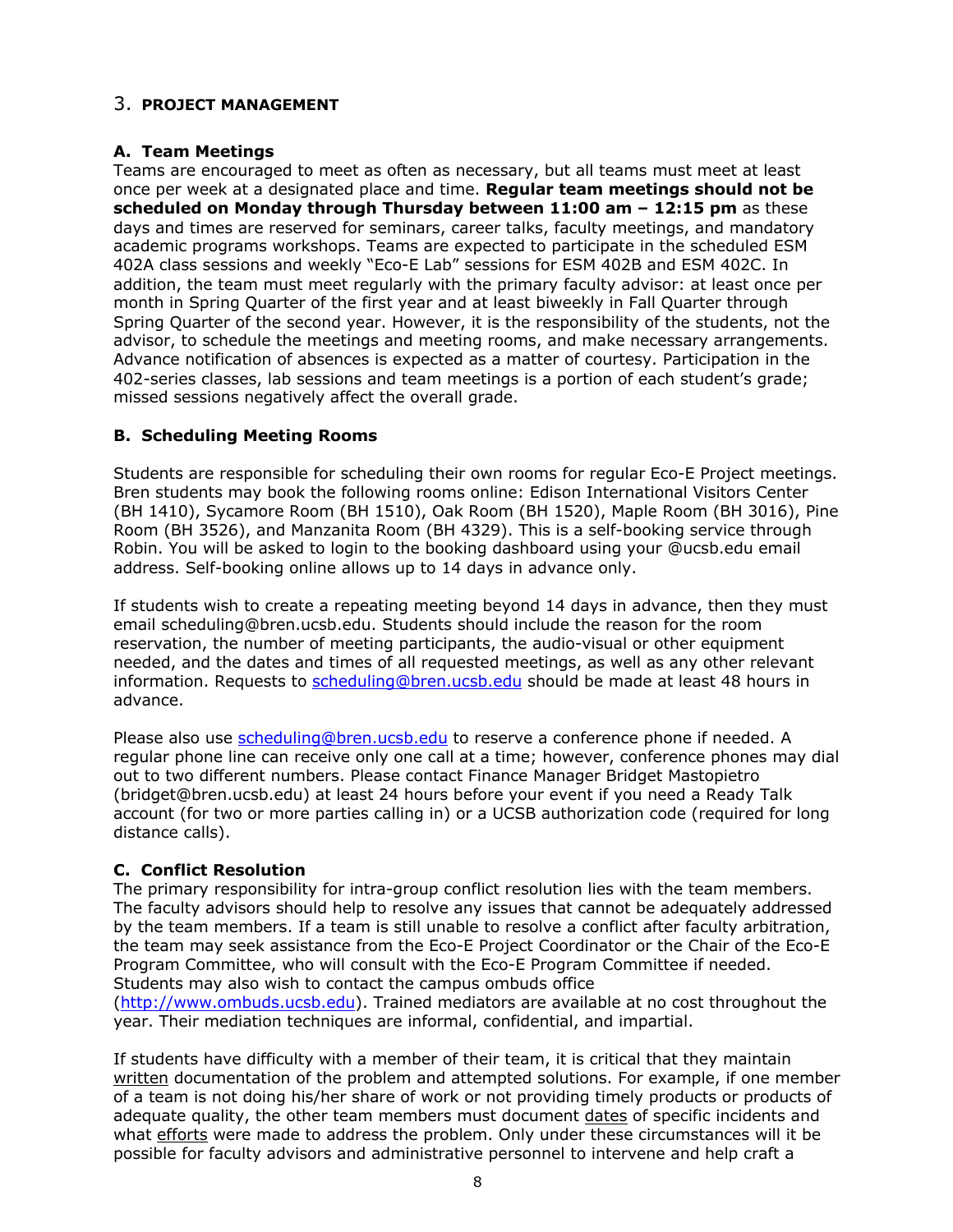solution. Administrative involvement is generally limited and occurs only when there are serious issues that remain unresolved after considerable effort by the students and faculty advisors. Because of federal privacy laws, students may not be informed of specific interventions or disciplinary actions taken with other students; however, this does not mean the problem was not acted upon by administration.

# 4. **PROJECT DELIVERABLES**

Refer to the timeline overview for a summary of Eco-E Project deadlines and deliverables.

Students must pass all ESM 402 courses with a B or better in order to be eligible for the MESM degree. Students shall be actively involved with their team throughout the year-long project.

### **A. ESM 402A (Spring Quarter)**

MESM students begin Eco-E Projects in Spring Quarter of their first year of study and are required to register for ESM 402A New Venture Formation (4 units).

ESM 402A has a regular class schedule that meets twice per week. In addition, students are required to attend relevant workshops, and must schedule at least (1) one weekly meeting with all team members and (2) one monthly meeting with the primary faculty advisor.

ESM 402A requires completion of the following elements:

### **1. Project Management Plan**

Each team will prepare a 1-2-page project management plan detailing the following:

- Names of participants
- Purpose of the project
- Participant responsibilities
	- A definition of each area of responsibility (e.g., project manager, communications manager, data manager, financial manager, etc.)
- Idea generation and prior IP
- Termination date of project

All members of a team are expected to contribute to all project deliverables. Roles should be assigned to organize the team. While each role has specific responsibilities, all members of the team should participate to advance the project objectives and deliverables. Each team is required to assign the roles of project manager (PM), communications manager (CM), data/computing manager (DM) and financial manager (FM). The participant responsibilities section should include a description of the duties assigned to each of these roles and who will assume the roles.

A signed and scanned copy should be submitted to the Eco-E Project Coordinator. If any components of the project management plan change during the project, a revised project management plan should be created and signed by the team.

### **2. Eco-E Advisory Council (EEAC) Meeting**

Each team will introduce their initial business model hypotheses from their current business model canvas to the EEAC in Spring Quarter of the first year of study. Following the presentation, the team will receive feedback from the EEAC.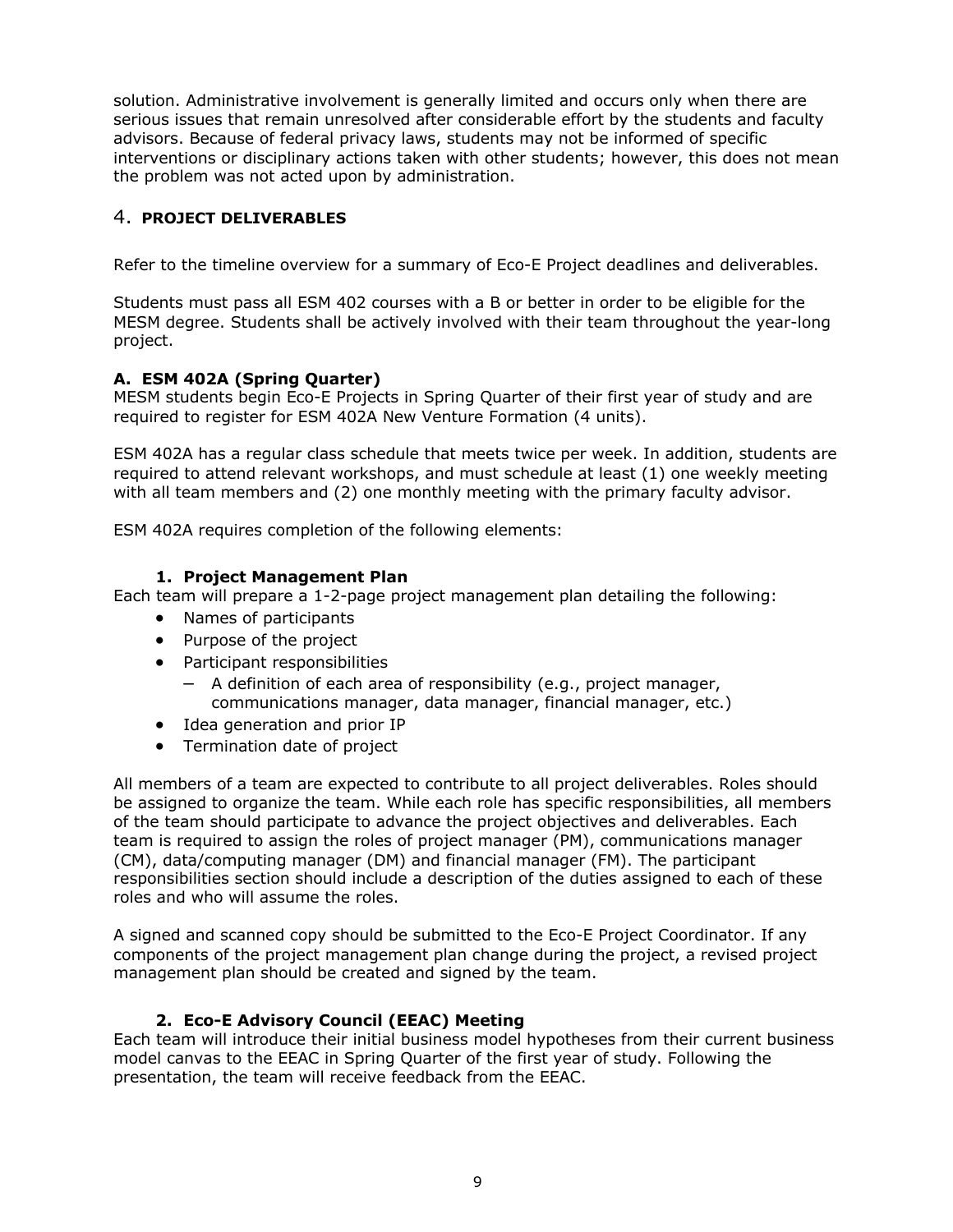# **3. Sprint Updates**

During ESM 402A, each team will manage its business model development process collaboratively online and will document its hypotheses, experiments and insights by submitting progress reports. For each sprint, the latest Business Model Canvas should be downloaded and submitted as a PDF with the progress report.

Each sprint, teams should perform the following:

- Update the canvas
	- Create new hypotheses, under individual canvas building blocks.
	- Create a new canvas, if appropriate.
	- Submit PDF of latest canvas.
- Write up a progress report
	- Write a brief report summarizing what the team accomplished during the last sprint and discuss next steps.
	- Discuss hypotheses, experiments and key insights.
	- Submit progress report.

### **4. Sprint Presentations**

During ESM 402A, each team will present to the instructor and to the other teams their progress from sprint to sprint. Each sprint presentation should cover the following:

Which Business Model Canvas building block(s) did you test? What did you learn during the last sprint? How will you apply what you learned?

- Current Business Model Canvas
- Assumptions/Hypotheses
- Experiments
- Observations/Results
- Key Insights/Lessons Learned
- Decisions/Actions
- Next Steps

Each team presentation will be followed by class discussion on the project's recent progress to provide each team with peer feedback.

#### **5. Environmental Problem Literature Review**

Early in the project, the team should find out what is known about the environmental problem that it is addressing. The team needs to locate materials already written about the specific problem and its location or other context, including agency, industry, and consultants' reports, which will often lead to critical datasets and useful scientific literature. The team will also need to search for technical literature (journals, books, electronic resources) describing and explaining the problem and methods for studying it.

The team should resist the temptation to locate a source on the basis of keywords or a title, and then to download it and absorb only enough information to write a sentence about it in a literature review. Storing a PDF file on the computer is not the same as absorbing the content well enough to explain which material in the paper is relevant and usable for a particular problem. At the same time, a team often cannot afford the time to become as broadly knowledgeable about the subject as an academic researcher. This task of locating relevant, useful information for a single project requires strong focus and balance between obtaining directly useful information and developing a breadth of perspective which can lead to innovation. It is not simply a matter of meeting a quantitative target, such as "refer to n articles."

Teams typically start their literature review with keyword searches (e.g., general concepts, species or chemical names, region or environment type) of publication databases such as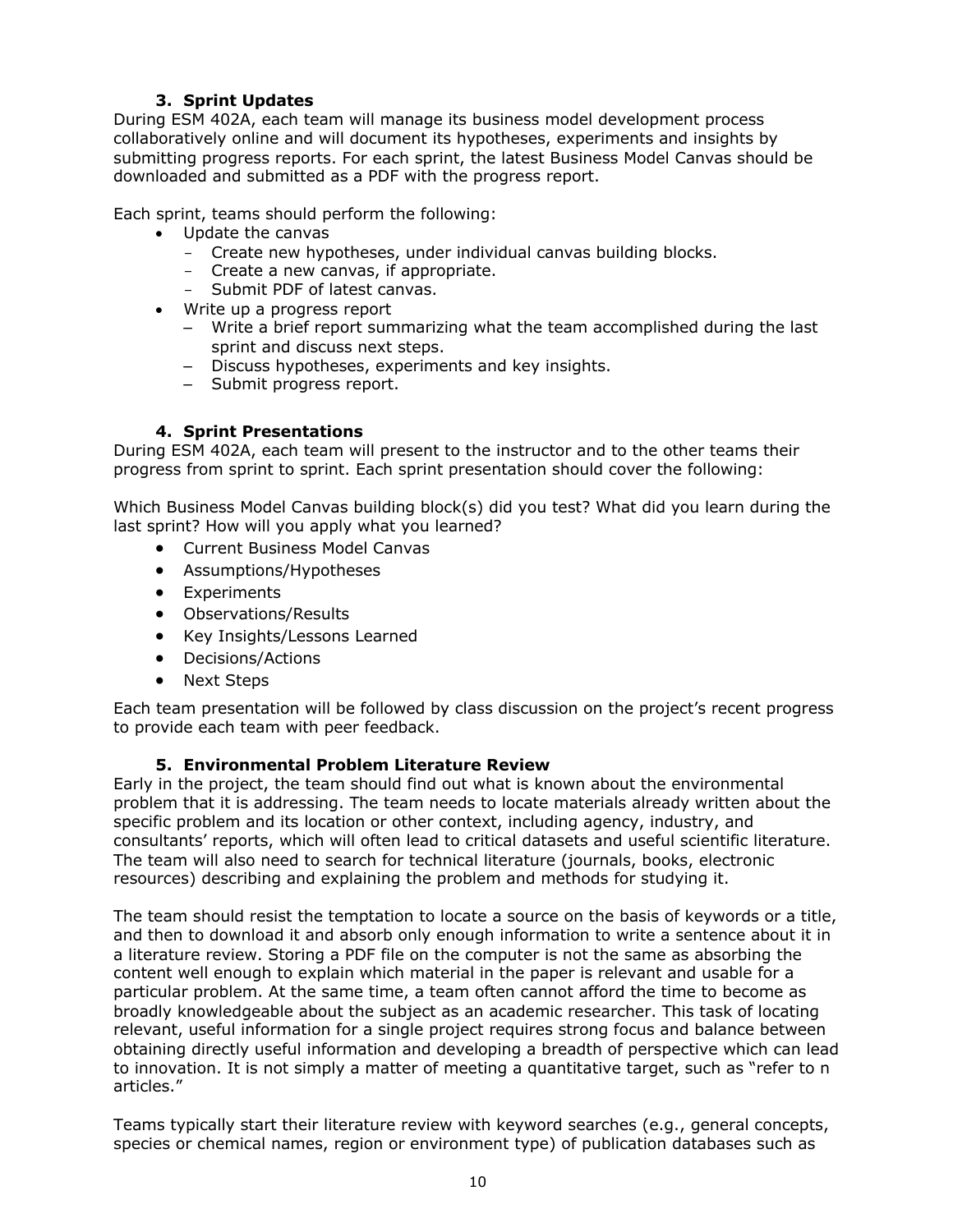the Web of Science. Teams unfamiliar with these databases should take advantage of the training in library research techniques provided by **UCSB Research Librarian Kristen LaBonte** (klabonte@ucsb.edu). Each team is encouraged to schedule a meeting with the Research Librarian (separate from the workshop provided) at least once in Spring Quarter to learn more about the available resources that are related to their specific topic.

## **6. "Lessons Learned" Presentation**

At the end of the Spring Quarter, each team will present the evolution of its business model. Each team will give a 15-minute "Lessons Learned" presentation to a judging panel. Following the presentation, the team will participate in a Q&A session with the judges. In addition, the team will receive written feedback from each judge.

# **7. Spring Progress Review Meeting**

At the end of the Spring Quarter, each team must hold a progress review meeting. The purpose of the meeting is to report the team's progress to its faculty advisors and external advisors (if any have been invited to serve yet) and to obtain feedback intended to strengthen the team's research, now that the team's initial hypotheses for its business model have been developed.

The Spring Quarter progress review meeting should cover the following:

- a. Review of project objectives
- b. Environmental problem
- c. Current business model
- d. Research completed
- e. Preliminary results
- f. Timeline for remaining tasks and deliverables

Students must coordinate with their faculty advisors regarding the date, participants, and agenda for the spring progress review meeting. Once a date has been selected, students must schedule a meeting and invite their external advisors. Students should contact the external advisors at least 2 weeks before the spring progress review meeting. Students should provide the faculty advisors and external advisors with a meeting agenda and any supporting materials.

At the meeting, teams should present a brief review of project objectives. These may evolve over time as the project develops. However, the team must maintain open communication with its faculty advisors about these changes and be certain that they agree with any proposed changes. Students should present the current results from their work and discuss their strategy for completing the remaining tasks and deliverables. The focus of the meeting should be to invite the faculty advisors and external advisors to share their feedback about how the team can solve any problems and complete the project on time.

Following the spring progress review meeting, students should write thank you notes to the external advisors.

### **8. Evaluations**

Each individual on the team must complete a self and peer evaluation and submit them to the Eco-E Project Coordinator by the last day of classes of the quarter. The evaluation requires realistic reflection on the progress and functioning of the team. The primary goal of the evaluations is to inform the faculty advisors and Eco-E Project Coordinator of team dynamics and any problems that may require future intervention. With appropriate justification, self and peer evaluations may impact grade assignments by the faculty advisor. Evaluations are confidential from other team members. This form will be provided to students via GauchoSpace.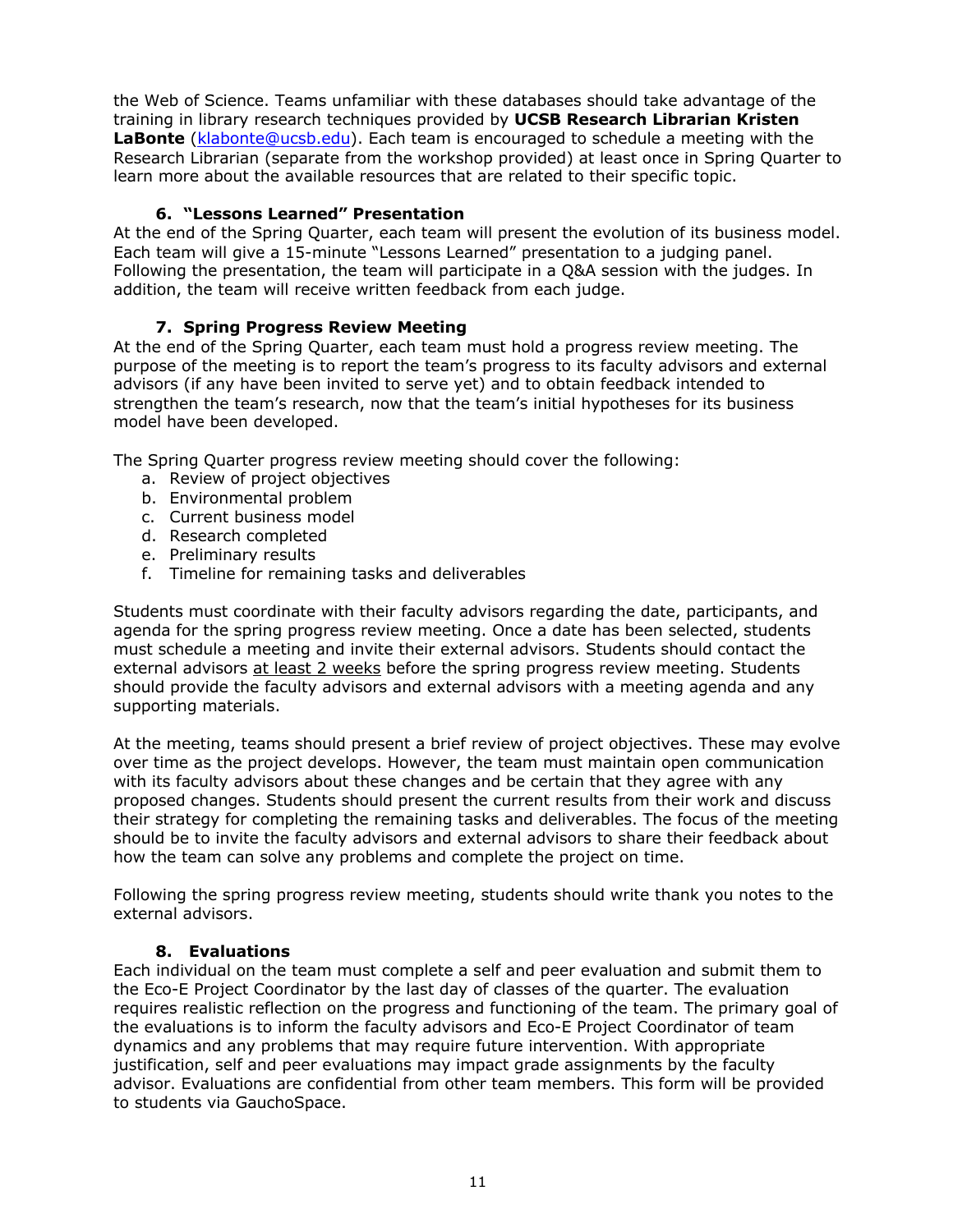## **B. ESM 402B (Fall Quarter)**

Students must enroll in ESM 402B Eco-E Project for 4 units with their advisor in the Fall Quarter of the second year of study.

ESM 402B has a regular class schedule that meets once per week. In addition, students are required to attend relevant workshops, and schedule at least (1) one weekly meeting with all team members and (2) biweekly meetings with the primary faculty advisor. In Fall Quarter, students typically work on developing a minimum viable product (i.e., a small-scale prototype or pilot project). Students work on data analysis and interpretation. Students create figures and charts for their final report and other products. They write an annotated outline of their final report and complete as much of the writing of the final report as possible. Teams must also hold a Fall Quarter progress review meeting to discuss any final business model pivots and to ensure the faculty advisors agree with any proposed changes to the project objectives.

### **1. Fall Progress Review Meeting**

At the beginning of Fall Quarter, each team must hold a progress review meeting. The purpose of the meeting is to report the team's progress to its faculty advisors and external advisors and to obtain feedback, as the team plans its final research experiments, including any plans for developing a Minimum Viable Product (MVP).

The Spring Quarter progress review meeting should cover the following:

- a. Review of project objectives
- b. Environmental problem
- c. Current business model
- d. Research plan, including MVP development (small-scale prototype or pilot)
- e. Timeline for remaining tasks and deliverables

Students must coordinate with their faculty advisors regarding the date, participants, and agenda for the fall progress review meeting. Once a date has been selected, students must schedule a meeting and invite the Eco-E Program Committee and their external advisors. Students should contact the Eco-E Program Committee members and external advisors at least 2 weeks before the fall progress review meeting. Students should provide all participants with a meeting agenda and any supporting materials.

At the meeting, teams should present a brief review of project objectives. These may evolve over time as the project develops. However, the team must maintain open communication with its faculty advisors about these changes and be certain that they agree with any proposed changes. Students should present the current results from their work and discuss their strategy for completing the remaining tasks and deliverables. The focus of the meeting should be to invite the faculty advisors, Eco-E Program Committee members and external advisors to share their feedback about how the team can solve any problems and complete the project on time.

Following the fall progress review meeting, students should write thank you notes to the Eco-E Program Committee members and their external advisors and submit to their faculty advisors a summary of the feedback gathered during the meeting.

### **2. Environmental Impact Literature Review**

Now that the team has refined its product/service concept, the team should be determining how5 its business model will generate a positive and measurable environmental impact. The team needs to locate materials already written about environmental problems/solutions and their locations or other context, including agency, industry, and consultants' reports, which will often lead to critical datasets and useful scientific literature. The team will also need to search for technical literature (journals, books, electronic resources). The team needs to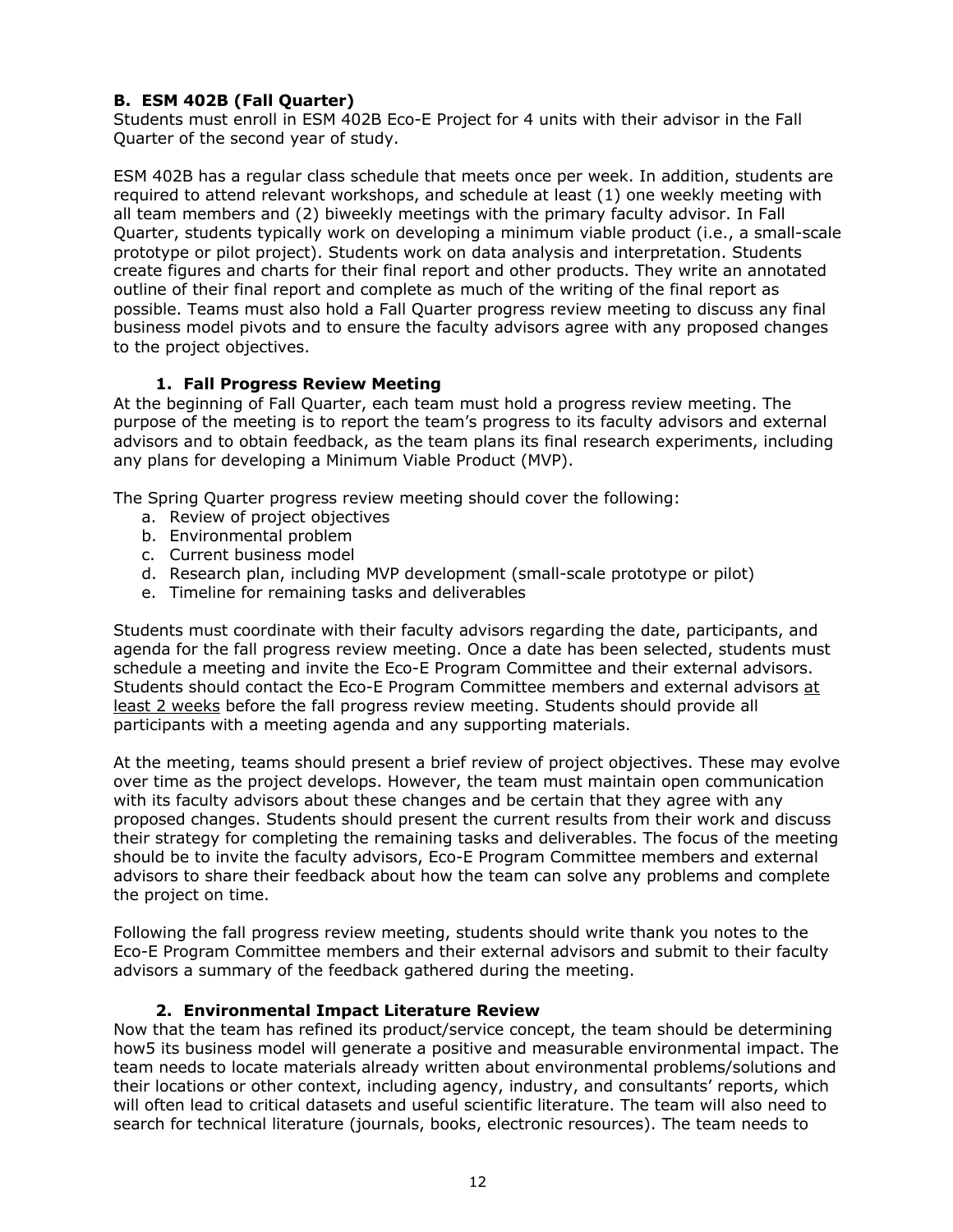gather data that will help support its methodology for measuring the environmental impact which may be generated by its proposed business model.

The team should resist the temptation to locate a source on the basis of keywords or a title, and then to download it and absorb only enough information to write a sentence about it in a literature review. Storing a PDF file on the computer is not the same as absorbing the content well enough to explain which material in the paper is relevant and usable for a particular problem. At the same time, a team often cannot afford the time to become as broadly knowledgeable about the subject as an academic researcher. This task of locating relevant, useful information for a single project requires strong focus and balance between obtaining directly useful information and developing a breadth of perspective which can lead to innovation. It is not simply a matter of meeting a quantitative target, such as "refer to n articles."

Teams typically start their literature review with keyword searches (e.g. general concepts, species or chemical names, region or environment type) of publication databases such as the Web of Science. Teams unfamiliar with these databases should take advantage of the training in library research techniques provided by **UCSB Research Librarian Kristen LaBonte** (klabonte@ucsb.edu). Each team is encouraged to schedule a meeting with the Research Librarian (separate from the workshop provided) at least once in Spring Quarter to learn more about the available resources that are related to their specific topic.

The Environmental Impact Literature Review should be completed during Fall Quarter (see timeline for exact date).

### **3. Eco-E Advisory Council (EEAC) Meeting**

Each team will present the project's current business model and lessons learned during the EEAC meeting in Fall Quarter of the second year of study. Following the presentation, the team will receive feedback and guidance from the EEAC.

#### **4. Outline for Final Report**

At the end of Fall Quarter of the second year of study, each team submits an outline for the final report to the faculty advisors. The outline should include:

- a. Eco-E opportunity overview
- b. Environmental problem-solution analysis
- c. Business model environment
- d. Proposed business model
- e. Environmental impact. Explain whether it will be positive and how it can be measured.
- f. Customer research methods to the extent completed. Describe anticipated methods, if not completed.
- g. Results to the extent completed. Include figures and tables to the extent completed. Describe anticipated results, if not completed.
- h. Discussion and conclusions to the extent completed.
- i. References

For each section of the outline, include as much information as completed to date and note the extent to which the section is completed, and/or any remaining obstacles to its completion (e.g., data availability).

As an appendix to the outline, describe the work to be completed during Winter Quarter and a timeline for remaining tasks and deliverables. Keep in mind that the draft background, methods and preliminary results are due to the faculty advisors by the end of the fifth week of Winter Quarter and the complete draft final report is due at the end of the seventh week. Build in sufficient time for the team's Communication Manager to review and revise the draft final report so that the various sections are written in a single, professional voice. The *draft* final report should be the team's first *best* effort to present its work!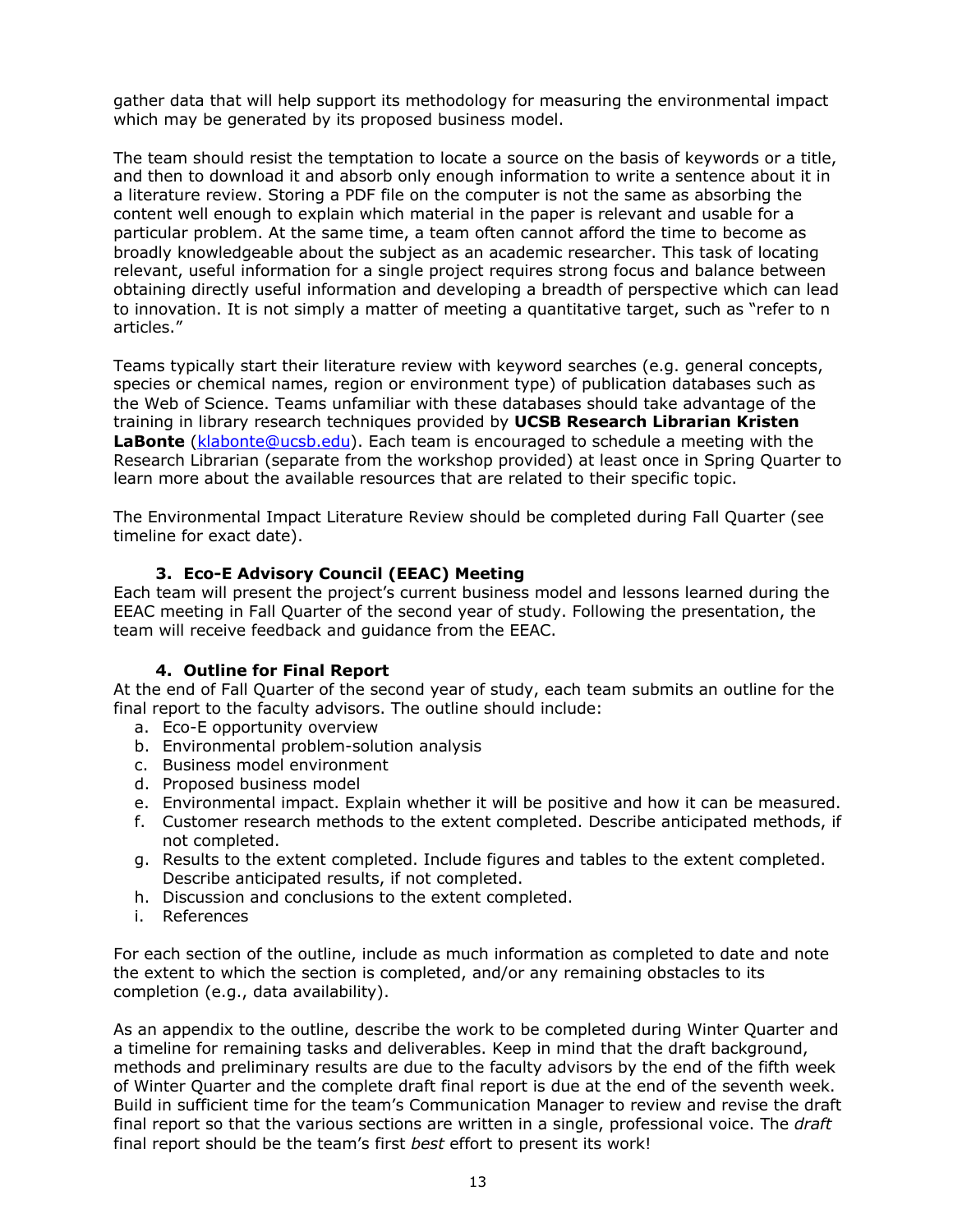### **5. Evaluations**

Each individual on the team must complete a self and peer evaluation and submit them to the Eco-E Project Coordinator by the last day of classes in Fall Quarter. This form will be provided to students via GauchoSpace.

## **C. ESM 402C (Winter Quarter)**

Students must enroll in ESM 402C Eco-E Project for 4 units with their advisor in the Winter Quarter of the second year of study.

ESM 402B has a regular class schedule that meets once per week. In addition, students are required to schedule at least (1) one weekly meeting with all team members and (2) biweekly meetings with the primary faculty advisor.

The following academic deliverables are due in Winter Quarter (see timeline for dates):

- a. Draft Eco-E opportunity overview, environmental problem-solution analysis, business model environment, research methods and results, and proposed business model (Week 5)
- b. Eco-E Project Faculty Review (Weeks 5 and 6)
- c. Complete draft final report (Week 7)
- d. Final report (may include 1-2 page executive summary, if desired) (End of Winter Quarter)

Teams must complete these deliverables by the end of Winter Quarter to the satisfaction of their faculty advisors. Failure to do so will result in a grade of B- or lower, or I (incomplete) or NG (No Grade) in ESM 402C until the work is completed.

### **1. Final Report**

The final report is a complete discussion of the Eco-E Opportunity, environmental problemsolution analysis, business model environment, proposed business model and pivots based on validated learning, research methods and results, and environmental impact to be derived from the proposed business model. A draft of the Eco-E opportunity overview, environmental problem-solution analysis, business model environment, research methods and results, and proposed business model must be submitted to the faculty advisors by the end of Week 5. A complete draft of the final report must be completed by the end of Week 7. The revised final report is due at the end of Winter Quarter (see timeline for dates). The deadline for the final report is firm. If additional time is needed, the team must complete a formal petition including justification for an extension to the deadline.

The Final Report typically includes the following:

- Title page
- Completed signature page
- Table of contents
- Abstract
- \*Overview of Eco-E opportunity
- \*Environmental problem-solution analysis
- \*Business model environment (context, design drivers and constraints), including industry/market analysis and competitive analysis
- \*Research methods and results
- \*Proposed business model, including discussion of business model pivots
- Environmental impact generated by the proposed business model
- Next steps for future research
- Appendix, including technical literature review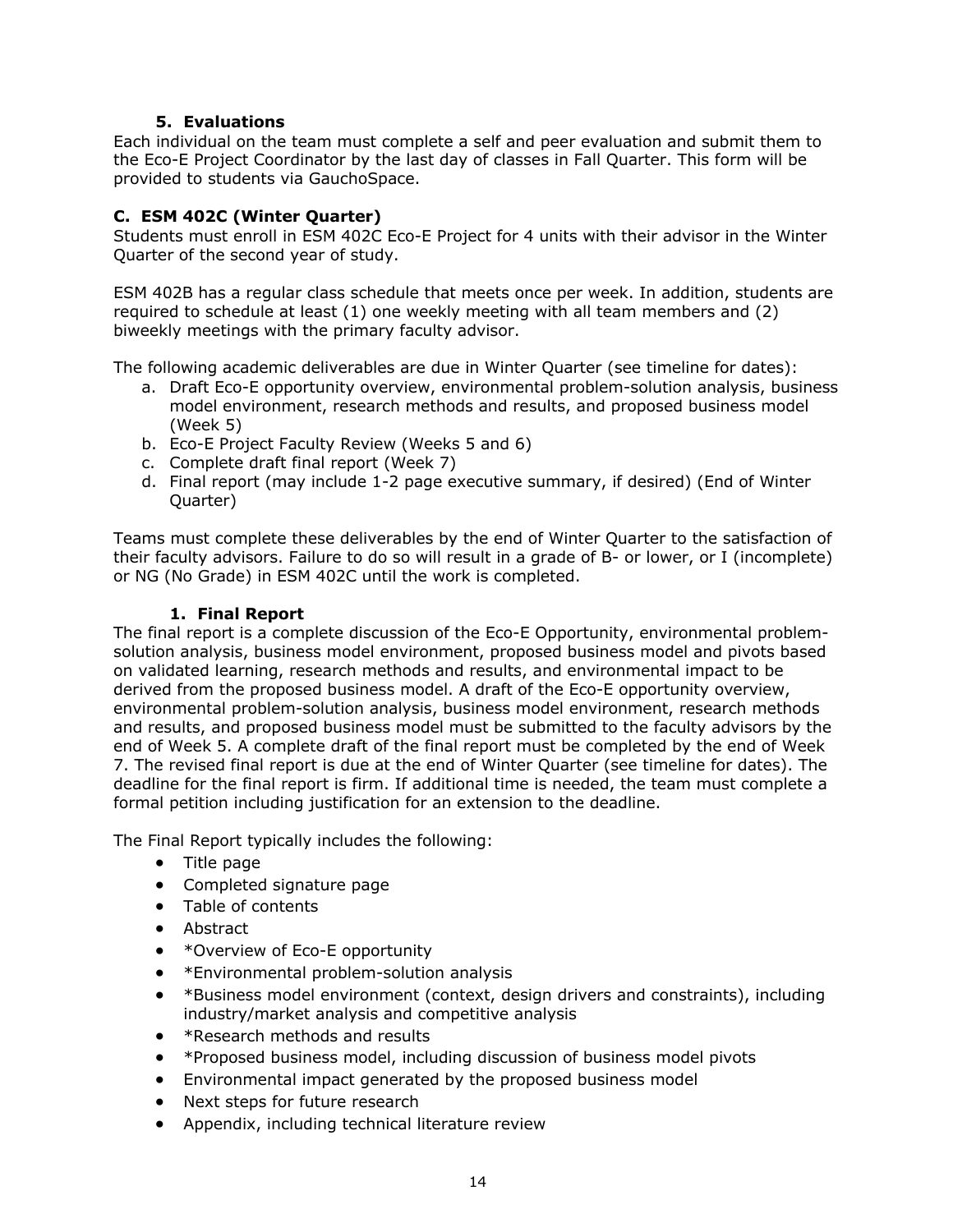\*A draft of Eco-E opportunity overview, environmental problem-solution analysis, business model environment, research methods and results, and proposed business model are due to the faculty advisor at the end of Week 5 of Winter Quarter. A complete draft of the final report is due to the faculty advisor at the end of Week 7 of Winter Quarter. The revised final report is due at the end of Winter Quarter.

The final report should acknowledge any individuals or organizations that have supported the project in any significant way. Students must obtain their permission to include such acknowledgement; supporters have the right not to be publicly associated with the final report.

Adherence to accepted rules of citation is required. Teams should use the Chicago Notes and Bibliography style guide for all citations and use it consistently. Chicago footnotes are part of the "Notes and Bibliography" citation style. These footnotes are used to cite the sources you refer to in your text. Only readily retrievable sources are acceptable. The Chicago style includes the footnote and an alphabetical bibliography that lists all of your references. The bibliography can also include sources that you consulted but did not cite.

Interviews should be listed separately from written sources (i.e., "List of Interview"), following the Bibliography. For interviews, include the date of the interview, whether it was conducted in person or by phone, name of interviewee, name(s) of interviewer(s), and location for in-person interviews (or location of interviewee).

Teams should expect multiple revisions and iterations with the faculty advisor before their report is finalized. The Communications Manager should review all sections of the final report to make sure that the report is presented in a single and professional voice. It is NOT acceptable to submit a draft report that cobbles together several sections created by different team members without at least one team member having reviewed all sections to make sure that the style and level of detail are consistent throughout the report.

Students and advisors must discuss and agree upon a realistic timeline and have consistent expectations for the review process. Some advisors will expect drafts earlier and may require longer periods for review and comment than others. In general, students should expect that their advisors will require at least one week, but maybe two weeks, to thoroughly review the report. More than one iteration likely will be necessary before the advisors find the report to be acceptable. The project timeline must take into account the required iterations for review and revision of the report and other project deliverables. The team's faculty advisors likely will be the only people who read and provide feedback on the complete draft final report. Faculty reviewers at the project's Faculty Review (see below) are not expected to read the draft final report, although some may choose to do so. Some external advisors also may have the interest, time and expertise to review and provide feedback on some or all of the draft final report and/or other deliverables.

Final reports must not exceed 100 pages, and must be free of typographical, formatting, and other errors. All final reports must be formatted in compliance with "Bren School Filing Guidelines" (see Appendix II).

Once approved, each team must provide an electronic copy (PDF format) of the final report, including an unsigned signature page, to the Eco-E Project Coordinator, the Group Project Coordinator, and faculty advisors. Since the team's business model may be considered proprietary, the final report will not be posted to the Bren School website, unless all team members agree to publicly share the final report in the Master's Project Directory on the Bren School website. Students must submit a stand-alone copy of the signed signature page to the Group Project Coordinator. The signed signature page is not posted to the website to protect personal information of students and faculty.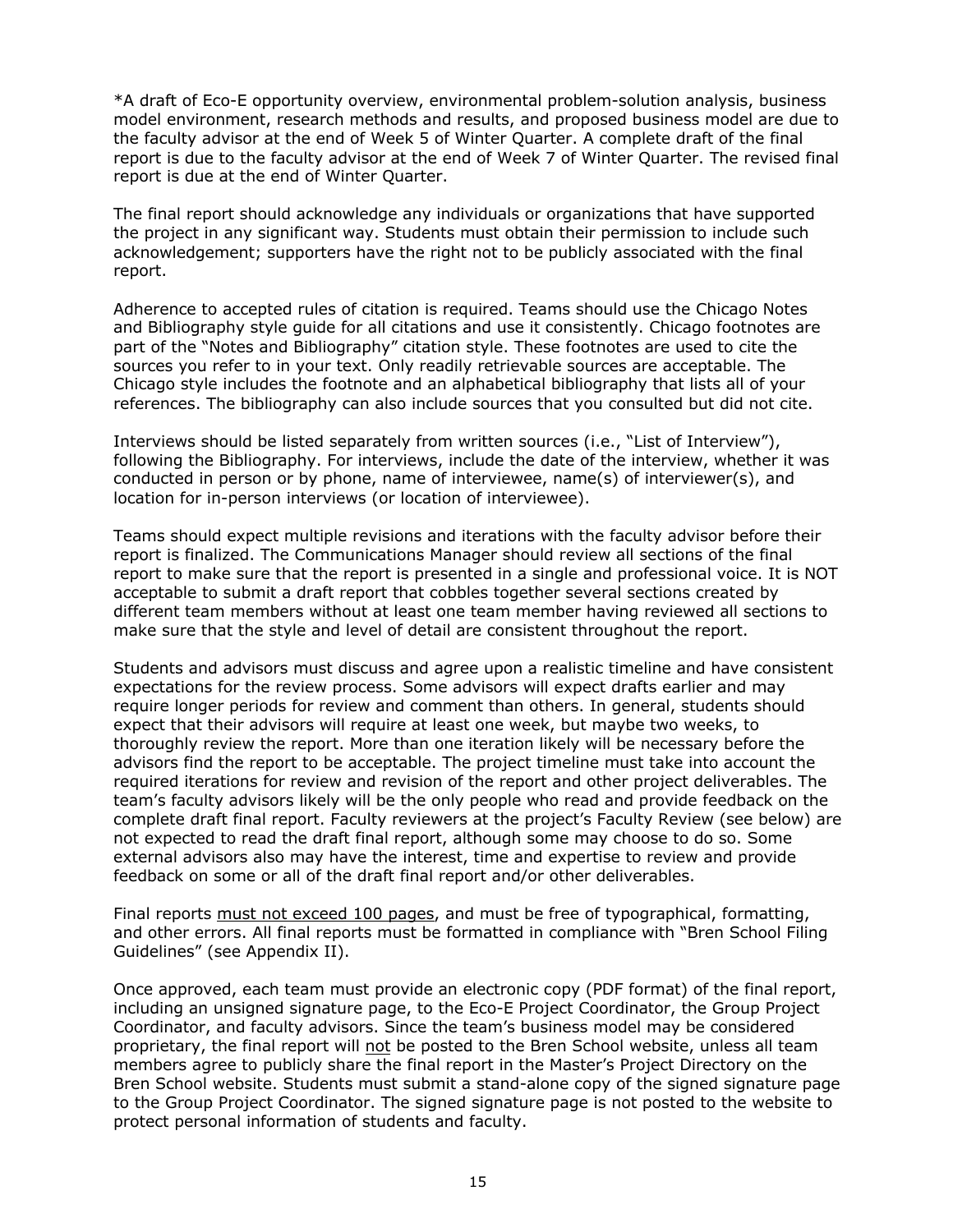## **2. Faculty Review**

In Weeks 5 and 6 of Winter Quarter (see timeline for dates), each team presents a Faculty Review presentation of its project. By the end of Week 5, groups should have completed their draft of sections on the Eco-E opportunity overview, business model environment, research methods and results, and business model and submitted it to their faculty advisors for review. The Faculty Review presentation is an opportunity for students to describe their approach to testing their proposed business model, their lessons learned and next steps. The project Faculty Review is a checkpoint in the Eco-E Project process so that students receive feedback from other Bren faculty in addition to their advisors; the primary emphasis is on methodology, technical approaches, and preliminary results. At the time of the review, the project is still underway, and students should integrate feedback from the faculty reviewers to the extent possible.

For the Faculty Review, teams will prepare a 20-minute presentation. The focus should be on the project's environmental significance and impact assessment, as well as the data, methods, and validated learning used to inform the proposed business model. Following the presentation, two Bren faculty reviewers will engage students in 15-20 minutes of questions and discussion. It is recommended that no more than three team members present, since speaker transitions are disruptive and generally reduce the effectiveness of the presentation, especially when there is limited time. However, three team members can present if the team works on seamless transitions between the speakers to reduce disruption. All members of the team must be in attendance and will be part of a panel seated in front of the audience. The entire team will participate in answering questions, as appropriate. Every team member must present either the Faculty Review presentation or public presentation; teams should discuss in advance who will present at these events.

Teams should expect questions and criticism from their reviewers that may result in some revisions to their final reports. It is not expected that the two faculty reviewers will read the draft final report although some may choose to do so. It is the team's responsibility during the Faculty Review to explain their work to the faculty reviewers and audience. The faculty reviewers provide oral and written feedback to the team summarizing the strengths of the project and/or recommendations for improvement. The Group Project Coordinator will collect and distribute written feedback to the team members and faculty advisors.

The entire Bren School community is invited to attend the Master's Project Faculty Review presentations. The Group Project Coordinator makes all arrangements, including setting the presentation schedule, assigning faculty reviewers, and facilitating presentations and Q&A. The Group Project Coordinator will provide a workshop on how to prepare for Faculty Reviews during week 3 of Winter Quarter. Teams should invite their external advisors to attend this presentation.

# **D. ESM 402D (Spring Quarter)**

Students must enroll in ESM 401D for 2 units with their primary faculty advisor in Spring Quarter of the second year of study. Students shall participate in meetings twice per week for the first 4 weeks of Spring Quarter with (1) all team members and (2) all team members and one of the faculty advisors. The following academic deliverables are due in Spring Quarter (see timeline for dates):

- a. Eco-E Project executive summary
- b. Eco-E Project final presentation

At the end of the fourth week of Spring Quarter (April 28, 2023), the Bren School hosts a special public event featuring presentations of the Group and Eco-E projects. The School invites academics from other UCSB departments and other universities, environmental professionals, Corporate Partners, and other Bren affiliates, in addition to the entire Bren community and public at large. Teams should personally invite their external advisors and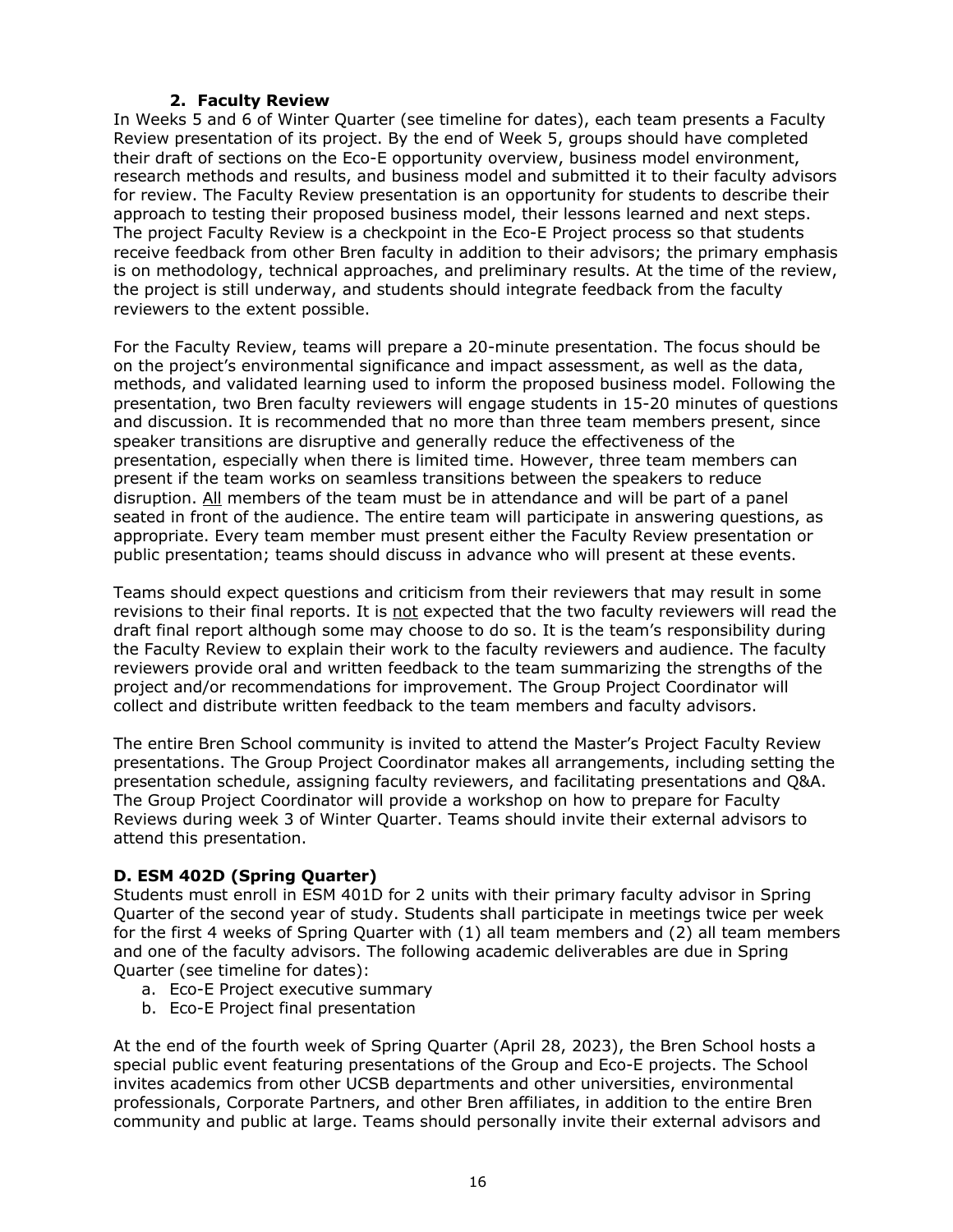other professionals with whom they interacted over the course of their project. Students may also extend invitations to personal guests.

### **1. Executive Summary**

The executive summary is a short (1-2 page) document that provides a concise overview of the Eco-E Opportunity and articulates a compelling business model and investment opportunity (if applicable). The executive summary should convey the environmental problem tackled, expected environmental impact and/or conditions required to generate a positive impact, what kind of business you are in, the product or service offering, who the key players are, and what makes your venture unique amongst the competition. Developing an executive summary is a critical, foundational skill not only for entrepreneurs but also for any technical job or leadership role, including policy work, analysis, research, and outreach.

In composing an executive summary, convey the key components of the Eco-E venture opportunity:

- Environmental Problem
	- $\circ$  Why is this venture important ("so what")? This should be at the top, in the first 2-3 sentences, and should be clear.
	- $\circ$  What environmental problem does this venture help solve, and why does that matter?
- Venture Description
	- $\circ$  Clearly define who you are, what you do and summarize the team.
	- o Explain why the who and what are truly unique.
- The Opportunity
	- $\circ$  Explain clearly why the market opportunity will be really big or why your target market is attractive.
	- o What is the size of your market?
- Your Solution (Product/Service)
	- o Your unique approach and why it's extremely valuable to your customers.
	- o Basic technology explanations or differentiated intellectual property (IP).
	- $\circ$  What unique, defensible IP have you built or will you build that allows you to be a leader in the category if you are right about the market?
- Competitive Advantage
	- o Describe your competitive advantage.
	- $\circ$  Explain why you will win and what is it about your team and the environment you operate in that makes it easy to win.
- Environmental Impact
	- o How will you measure environmental impact?
	- o What is your expected impact for a given unit of sales?
- Team and Contact Info
	- o List the founders and provide company contact info.

Use a combination of figures, tables, graphics and text boxes to summarize the main points and engage a reader. Organize the information with headers, captions, and other signposts. Use of color is appropriate for an executive summary. However, the document should be designed to be legible if photocopied in black and white. The executive summary must include the Bren logo, the School name (Bren School of Environmental Science & Management, University of California, Santa Barbara), Eco-E Project members, faculty advisor names, and academic quarter (e.g., Spring 2023) in a clear and easy-to-read format. Use single-spacing for the body of the text of the executive summary. Use 11-point Garamond type (or comparable font), columns with 0.75-inch margins, flush left and right, and 0.5 inch between columns. Section headings should be in larger type.

A draft of the executive summary must be submitted to the faculty advisors by the second Friday in Spring Quarter (see timeline for dates). The faculty advisors should provide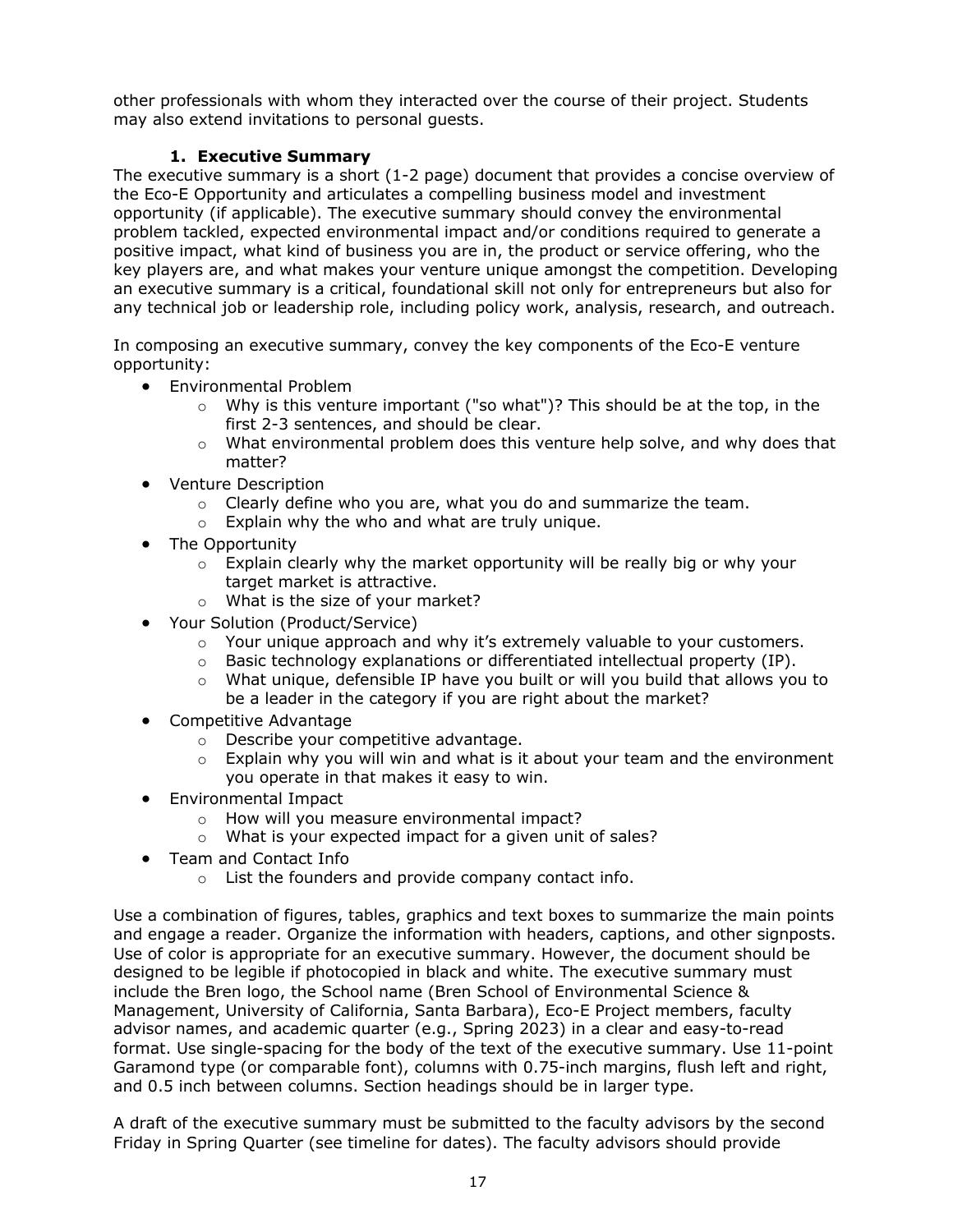prompt feedback on the executive summary. Students should integrate the feedback and submit an electronic (PDF) copy of the final executive summary to the faculty advisors and Group Project Coordinator by the end of the third week of Spring Quarter.

### **2. Final Presentation**

Master's Project final presentations celebrate the completion of innovative, leading edge research and offer the opportunity for Bren MESM students the opportunity to share their work with the faculty, peers, potential employers, members of the community, family and friends. The final presentation should focus on the project findings and their significance. Final presentations contribute to the reputation and prestige of the Bren School and, hence, on the value of the students' degrees. All 2<sup>nd</sup> year MESM students are expected to participate in the final presentations. Participants are advised to dress in business attire.

Each team has 25 minutes, which includes 13-15 minutes for the presentation and 10-12 minutes for questions. It is recommended that no more than three team members present, since speaker transitions are disruptive and generally reduce the effectiveness of the presentation, especially when there is limited time. However, three team members can present if the team works on seamless transitions between the speakers to reduce disruption. All members of the team must be in attendance and will be part of a panel seated in front of the audience. The entire team will participate in answering questions, as appropriate.

The audience at the final presentations is different than the audience at the Faculty Review presentations. The final presentations need to be understandable to a diverse group (employers, experts, non-experts, family, and friends, etc.). This does not mean that it is necessary to "dumb down" the presentation. However, students should prepare a presentation for an audience that is more interested in substance and findings and less interested in, for example, analytical methods or data management.

Teams will have a videotaped practice session in advance of the final presentation.

Each project has one page in the Master's Project Final Presentations program. An abstract, along with the project title, team members, faculty advisors, and acknowledgements must be sent electronically to the Group Project Coordinator by the end of Week 2 of Spring Quarter (see timeline for date).

# 5. **PROJECT EVALUATION**

### **A. Faculty Evaluation of Students**

Each student on the team will receive a separate grade for each quarter of the project (ESM 402A, 402B, 402C, 402D). If a team performs well together, it is likely that all team members will receive the same grade, but this is not guaranteed.

Student performance on an Eco-E Project is evaluated and graded based on demonstrated critical thinking, depth of understanding, interdisciplinary approach, originality, external development, resourcefulness, professionalism, and communication skills. Specific criteria that faculty advisors will use in assigning project grades include:

- 1. A critical perspective on the viability of the business model. This should include analysis of lessons learned through customer research.
- 2. A working understanding of the published literature and facts immediately relevant to the environmental problem addressed by the new venture. A literature review on the environmental problem should be largely completed by the end of Spring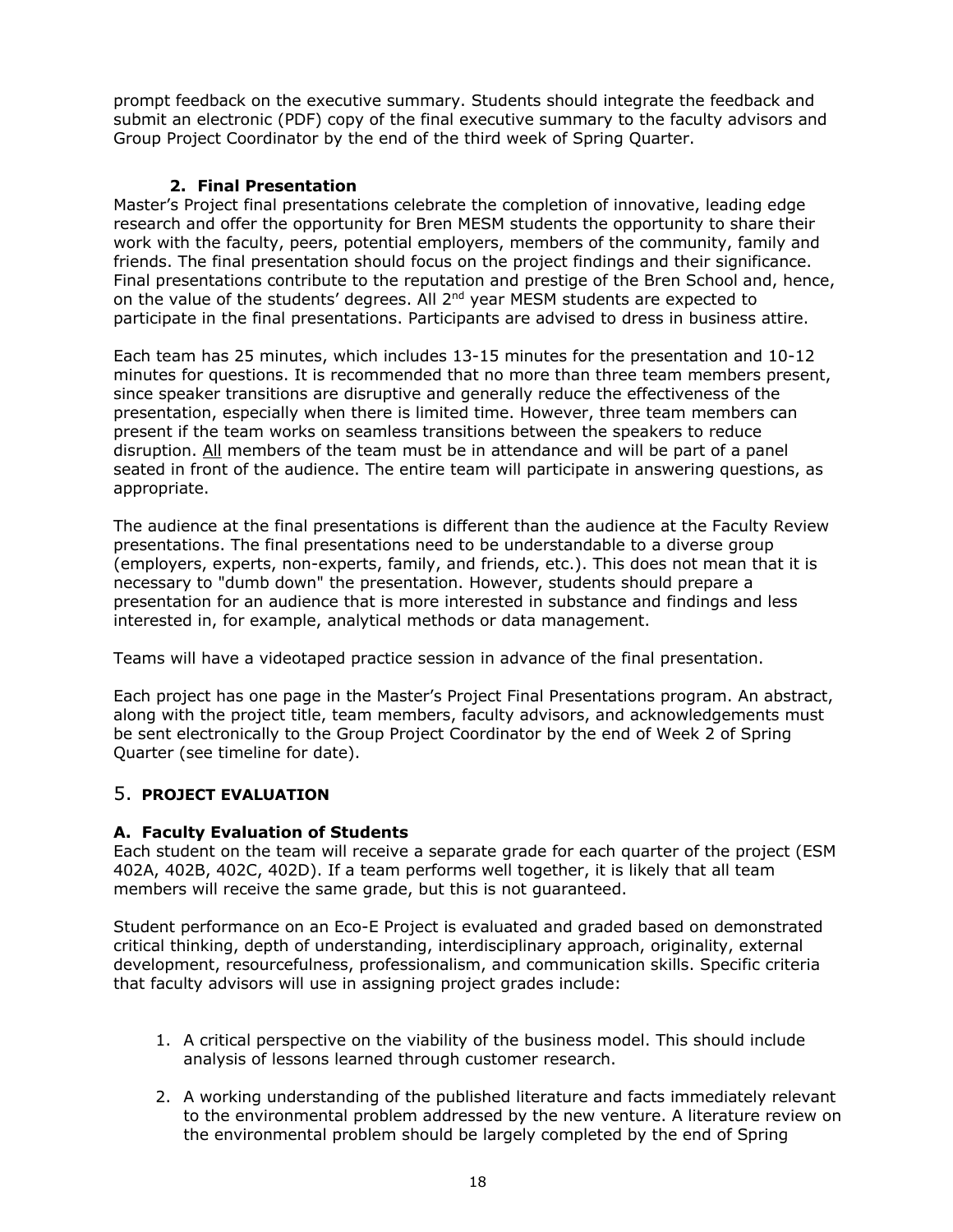Quarter of the first year. A literature review on environmental impact should be largely completed by the end of Fall Quarter of the second year.

- 3. Knowledge and synthesis. A working understanding of the social and natural science dimensions of the issues and an aggressive plan for integration of these dual perspectives into the project.
- 4. Originality. Originality of analysis and all ideas and concepts set forth in the business model. This should be demonstrated throughout the project.
- 5. Professional Relationships. Formation of working relationships with industry experts and environmental professionals outside of the Bren School. Students will have to identify external advisors who can benefit the Eco-E Project. This should be completed by the beginning of Fall Quarter of the second year of study.

Team members shall demonstrate the highest level of professionalism and respect in their dealings with each other, their faculty advisors, external advisors and other stakeholders.

- 6. Resourcefulness. Throughout the project, students shall demonstrate initiative in finding information, performing customer discovery research, testing business model hypotheses, seeking outside advisors, and establishing internships for themselves, as appropriate.
- 7. Punctuality. Students shall deliver intermediate and final products on schedule.
- 8. Knowledge and analytical thinking. Students shall gain knowledge about the environmental problem, conduct a rigorous scientific analysis and produce wellreasoned conclusions and recommendations.
- 9. Communication skills. Oral presentations and written reports shall be wellorganized, professional, and well-communicated. Each team member must copresent the work orally, either at the Faculty Review or Final Presentation, and be present and participate in both events.

All team members, particularly Project Managers, are expected to communicate concerns and issues with each other and their faculty advisors in a timely manner.

10. Participation. Students shall participate and actively contribute in meetings, training sessions, and events.

#### **B. Student Evaluation of Faculty Advisors**

At the end of the project, all Eco-E Project members should complete an evaluation for their faculty advisors and submit it to the Group Project Coordinator (see Appendix I). The Group Project Coordinator compiles all comments for anonymity and provides them to faculty only after the final grade for ESM 402D is issued.

In the event that there are any serious advising problems mid-way through the project, this should be brought to the attention of the Eco-E Project Coordinator or the Assistant Dean for Academic Programs. These staff understand and are committed to respecting privacy and anonymity in working with students to try to find solutions to problems.

### 6. **CREATING A PROJECT BUDGET**

Each Eco-E Project is allotted \$1,300 as a base budget, and up to an additional \$200 of printing at the Bren School. The Financial Manager (FM) for each team must attend a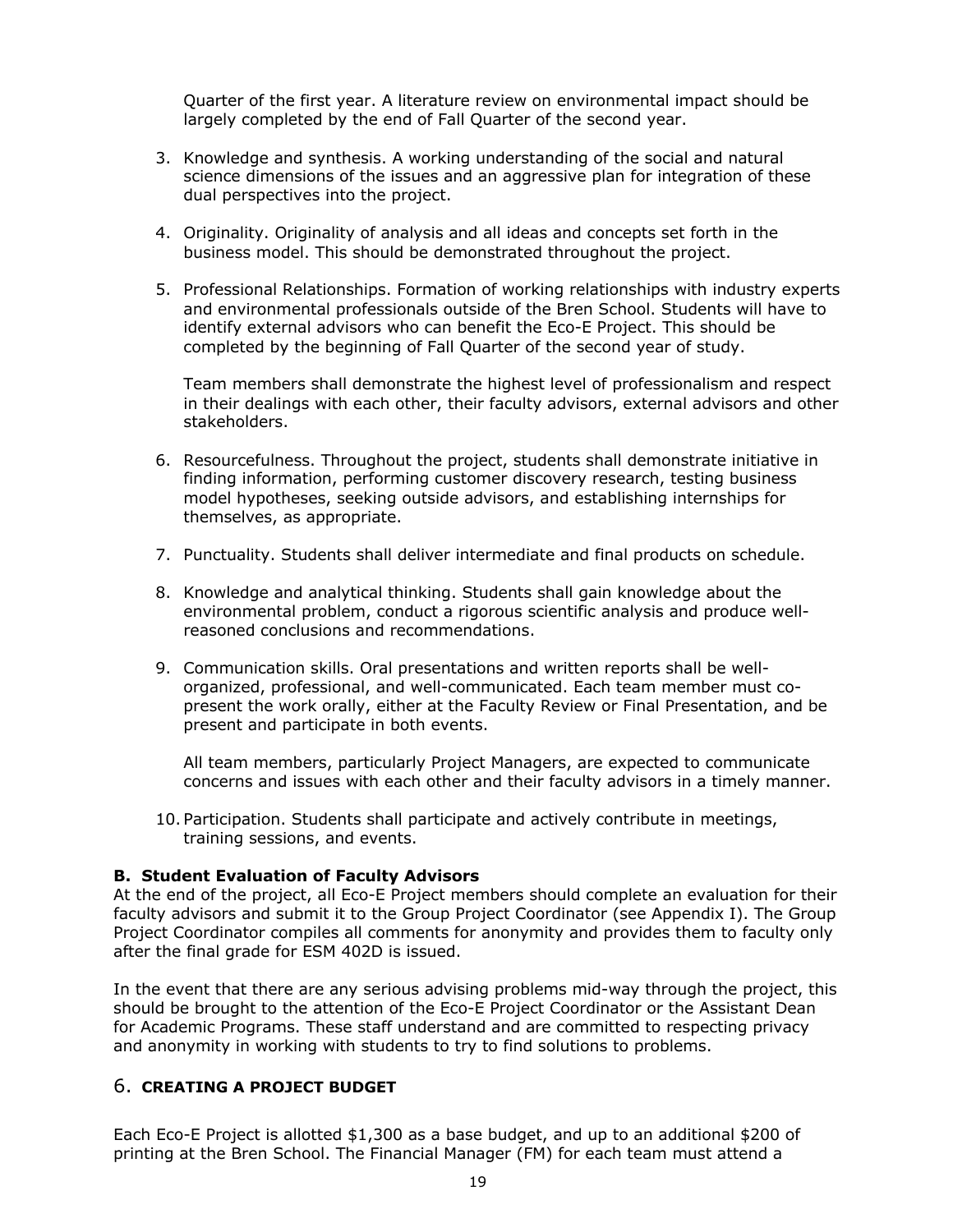meeting with the Bren School's Finance Team in spring of the first year of study in order to active the team's account.

Each team must create a budget for its project, estimating expenses to the best of its ability and accounting for phone calls, travel, software, datasets, laboratory fees, business cards, reference books, presentation materials, photocopying, publication expenses, and a printed copy of final report (if requested by faculty advisors). The budget is for reasonable expenses directly related to the Eco-E Project.

Bren School Purchasing Procedures: https://bren.ucsb.edu/purchasing

Please note: There are numerous restrictions to use of Group Project funds provided by the Bren School. **These funds cannot be used (\****see exception below***) to pay for gifts, awards, or donations. There are strict eligibility requirements related to hiring. The group's Financial Manager must discuss all potential hires with the Bren School's Business Officer before proceeding with the hire. Restrictions related to use of funds for food and beverages are as follows:**

- Funds may only be used for food and beverages associated with entertainment/business meetings if (1) prior approval is obtained from the Bren School's Business Officer; and (2) the entertainment is associated with a meeting that includes other people who are not from the University (i.e., external advisor). **The funds cannot be used to provide food and beverages for meetings that include only UC personnel and/or students**. Your external advisor must be in attendance for food/beverage to be reimbursed. If you do not have a client or external advisor, food/beverages will not be reimbursable at team meetings. There are NO exceptions to this UC policy.
- Funds may only be used for food and beverages related to travel if the travel conforms to UC travel policies (https://bren.ucsb.edu/travel).

\**Under special circumstances, the team can request an exception to policy for expenditure for a gift. However, request for exception to the policy must be made to the Bren School's Business Officer in advance of the expenditure and approval is not guaranteed.*

### **Bren School Financial Unit**

- The Bren School's Financial Manager is the primary contact for budget matters related to Eco-E Projects. The Financial Manager is Bridget Mastopietro (finance@bren.ucsb.edu; bridget@bren.ucsb.edu); Bren Hall 2516; 805-893-3540.
- The Bren School's Purchasing Coordinator processes purchase orders and reimbursements for items associated with Eco-E Projects (purchasing@bren.ucsb.edu) and paperwork related to travel (travel@bren.ucsb.edu) associated with Eco-E Projects. The Purchasing Coordinator is Jewels Bolden; Bren Hall 3524; 805-893-4172.

### **Eco-E Project Financial Managers**

Each team must designate one person to serve as the team's Eco-E Project Financial Manager (FM). Teams inform the Group Project Coordinator of the name of the Eco-E Project Financial Manager by the first Friday of Spring Quarter of the first year of study. The list of student Eco-E Project Financial Managers will be provided to the Bren School's Finance Team and an informational/training meeting will be scheduled to discuss policies and procedures.

### **A. Project Codes**

Each Eco-E Project is assigned a unique Project Code. A Project Code is an account number in the School's internal accounting system designated to track expenses. Each Project Code number looks something like "GP087." Team members must use this Project Code to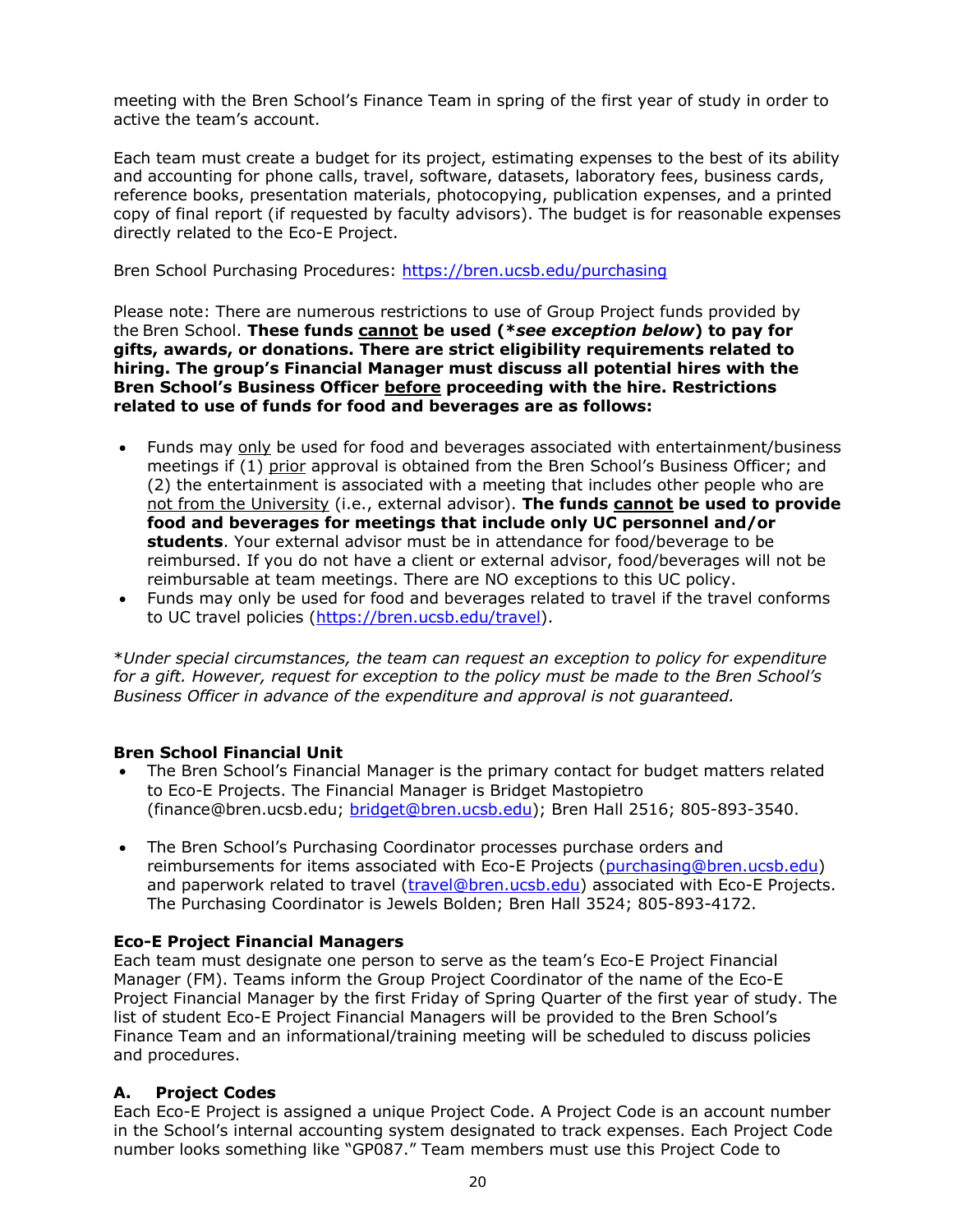identify charges (Purchase Orders (PO), faxes, phone calls, petty cash receipts, lab fees, etc.) for appropriate allocation and/or reimbursement.

# **B. Expense Tracking**

The student Financial Manager will use Concur to process reimbursements. The student Financial Manager also will receive login information for GUS, the school's internal accounting system used to track expenses. Students may log into GUS at any time to check their group's budgetary activity. The student Financial Manager will be responsible for tracking, managing, communicating about, and updating the team's budget. If expenses (phone, copies, travel, etc.) exceed the budgeted amount, the reimbursement requests will be returned, and the team members will be responsible for funding the activity. Please note: There may be a delay from the time a team makes a purchase or submits a reimbursement request to when it is posted in GUS. It is important for the student Financial Manager independently record and track all expenses for the team to avoid exceeding the project budget. Students are responsible for paying expenses above the project budget or not in compliance with UCSB and Bren School policies.

# **C. Printing**

Each team receives up to \$200 of printing on *Bren Hall* printers. These funds must be transferred to the individual printing accounts of Eco-E Project members. If teams require more than \$200 of Bren printing, then teams must request a transfer of some of their project funds to printing accounts. If there are not adequate funds remaining and teams require more printing, they will have to pay for it themselves and the charge will be billed to students' BARC account.

# **D. Copying**

Bren copiers are for staff and faculty use only. Copying may be done at Davidson Library or the University Center.

# **E. Visitor Parking Permits**

Visitors may purchase short-term "ePermits" from Pay Stations in visitor parking lots. The vehicle's license plate will serve as the parking permit. Customers purchasing parking through a Pay Station are no longer required to display the "dispenser permit" on the vehicle dashboard.

The student host also may purchase a parking permit on behalf of their guest. Requests for VIP parking permits must be made **14 business days as required by Transportation and Parking Services (TPS)** and must include the vehicle make, model, license plate number, and license plate state within the request. Requests for visitor ePermits made less than 2 weeks in advance cannot be guaranteed. "Guest permits" are \$8.00 and give visitors access to visitor parking lots only (no access to Lot 1). "VIP permits" are \$10.00 and give visitors access to both visitor and staff parking lots (access to Lot 1). Reserved parking (where a parking spot is designated for the visitor near Bren Hall) is more expensive (\$30/day) and should be used only when the visitor is an extremely important individual with a time constraint.

# **F. Purchasing**

All purchasing must be processed through the Bren School Purchasing Coordinator. The preferred purchasing method is to email purchasing requests and project code to purchasing@bren.ucsb.edu so the Purchasing Coordinator can place the order. Another method of purchasing is to use personal funds to purchase the item and then submit a reimbursement request. Original receipt(s) are required for all expense claims. Student Financial Managers should understand purchasing policies and procedures (https://bren.ucsb.edu/purchasing) and ensure that their group abides by these rules. *Please note:* **Any non-consumable items purchased by the team with project funds are the property of the Bren School and must be returned to the school at the**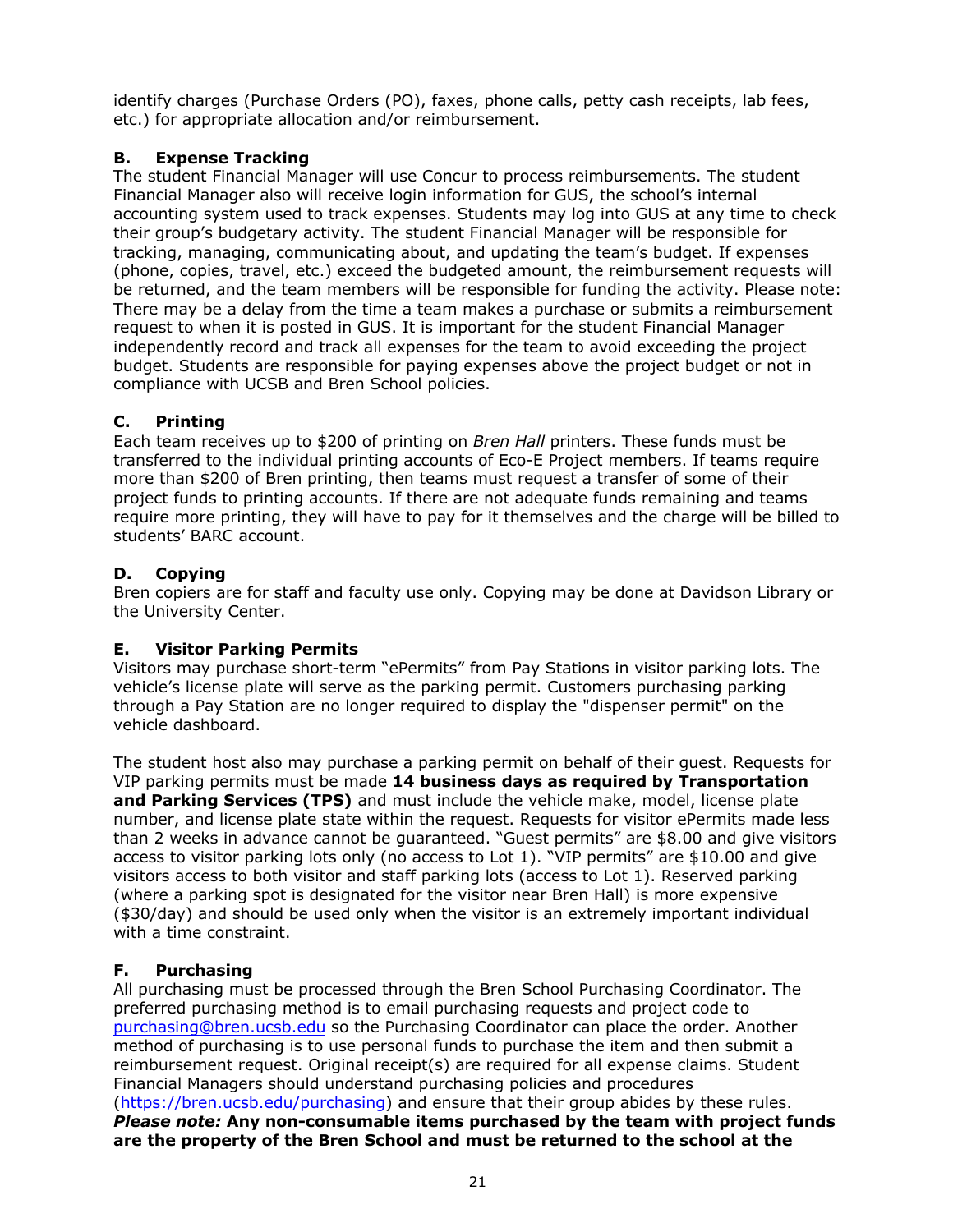**close of the project (e.g., an external hard drive). Purchase of clothing for Master's Project Final Presentations, or other project-related activity is not allowed.** 

# **G. Reimbursement**

If a vendor doesn't allow online payment through FlexCard or through a Gateway PO, team members may use personal funds and then submit a receipt to the Purchasing Coordinator to be reimbursed. **Please note: Business Expense Reimbursements should always be a last resort, and your Department should direct everyone to use Gateway or use your Department Flexcard for these kinds of purchases.** There is a new process for submitting reimbursement requests through Concur. If you are a UC employee, please refer to https://bren.ucsb.edu/purchasing for detailed guidelines on how to complete a Business Expense Report and an Entertainment Report. If you are not a UC employee, please contact purchasing@bren.ucsb.edu for reimbursement requests. Teams have access to their Eco-E Project funding until the last day of Spring Quarter of the second year of study. Receipts should be submitted at least two weeks before the end of Spring Quarter to ensure sufficient time for processing.

# **H. Travel**

All travel must be processed through the Bren School Financial Office. Student Financial Managers should familiarize themselves with the Bren School Travel Regulations. Questions regarding travel should be sent to travel@bren.ucsb.edu. All travel reimbursement claims must be submitted to the Bren School Travel Coordinator no later than 30 days upon completion of travel to allow time for internal processing, and transfer to the UCSB Central Accounting Office in time for the 45-day UCSB processing deadline. More information on travel can be found on the Bren website here:

**https://bren.ucsb.edu/travel**

# **I. Outside Funding**

Most Eco-E Projects do not require outside funding and are able to fully complete the scope of work within the budget provided by the Bren School.

### **Gifts**

In limited circumstances, an external advisor or other external funding source may wish to make a contribution to support an Eco-E Project or the Eco-E Program. In this case, please contact the Bren School's Assistant Dean for Development, Lotus Vermeer, lvermeer@bren.ucsb.edu. It is imperative that individuals and organizations are NOT solicited for gifts. **Active fundraising by students without guidance from the Assistant Dean for Development is NOT appropriate.** Any discussion about potential gifts to the Bren School should be directed to the Assistant Dean for Development. A gift cannot have deliverables of any kind. If there are deliverables, or if there is paperwork to be signed, it is highly unlikely that it is a **gift**. No one in the Bren School has the authority to sign paperwork related to acceptance of money.

If a gift is received to support a particular Eco-E Project, then a special Project Code will be created for the team to access these funds. If there are funds remaining at the end of the project, they will return to the Bren School general fund.

Keep in mind that federal agencies, other governmental agencies and many nongovernmental organizations cannot give money in the form of a gift. In this case, any funds contributed toward Eco-E Projects should either be managed by the agency or organization (strongly recommended) or directed to UCSB as a contract or grant.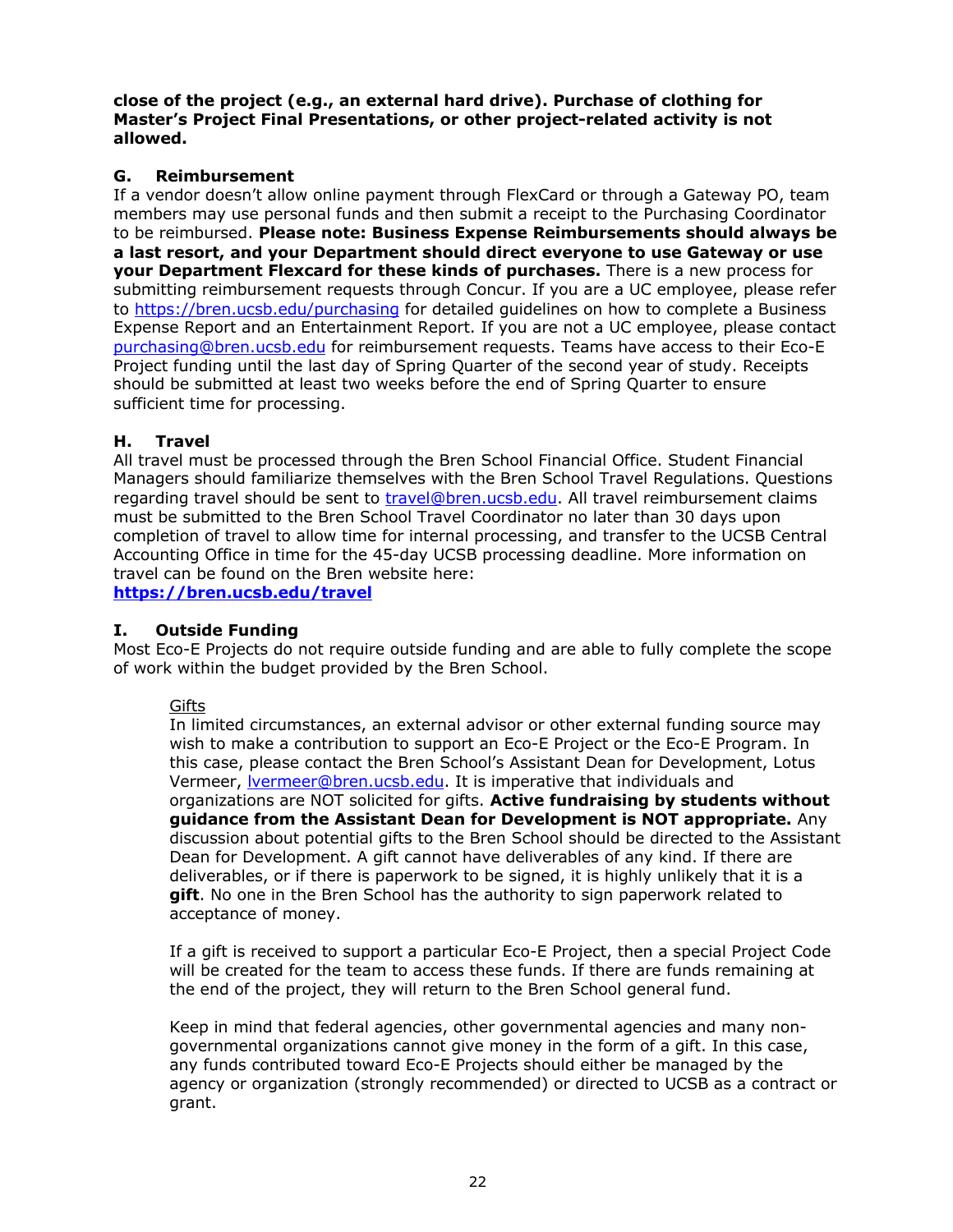### Grants/Contracts

A contract or grant is used when money is given to the University for a specific deliverable. Given the complexities of submitting proposals for contract and grant funding, the length of time it tends to take to process proposals and ultimately receive funds, and the high overhead rate, it is far better if the Bren School receives funding to support Eco-E Projects in the form of a gift or, better yet, if the external funder manages the funds directly. Please note that grants and contracts are required to provide for indirect (overhead) costs, which are 55.5% of the award, to be paid to the university; gifts are assessed 6% overhead. If an Eco-E Project external advisor would like to provide a grant or contract to the school, please direct them to the Business Officer. No Bren student or faculty member has the authority to sign agreements related to acceptance of money.

# 7. **COMPUTER RESOURCES**

The following describes computer resources available to each Eco-E Project and recommended management practices. Most of these suggestions do not require any special privileges; those that require the involvement of the Bren School Compute Team are clearly noted.

### **A. Data Manager and Communications Manager**

Each team should designate a Data Manager (DM) who will have primary responsibility for maintaining the team's shared online information. Designating a single Data Manager ensures that a team's information is consistent by allowing only the manager to modify it (except as specifically described below). The Data Manager should also be responsible for briefing team members on the use of directory and file permissions and managing information within the team's information architecture.

Each team should also designate a Communication Manager (CM). The CM will manage public communications on behalf of their team. CM responsibilities may include writing the short project summary for the Bren Eco-E Project website in Spring Quarter of the first year, preparing educational materials about the project, maintaining a public blog or social media posts, presenting at a Flash Talk presentation for the MESM class at the beginning of Fall Quarter of the second year, and taking the lead to draft the 1-2-page executive summary in Spring Quarter of the second year. The CM is responsible for attending relevant training workshops, ensuring the team's research narrative is strong in both the Final Presentation and Final Report, and is the team's primary editor on all final deliverables to ensure these materials are presented in a cohesive and professional voice. The CM also serves as the lead in working on any required outreach materials for their project (not mandatory, variably applicable).

#### **B. Project Alias**

Each team chooses a short alias (less than 20 characters) for their project. The alias is used to label the project's online artifacts (directories, mailing lists, etc.) and identify the project in shorthand. The alias should be professional and should reflect some aspect of the team's research topic.

### **C. Team Email List**

Each team will be added to an email list for their project; the email is qpalias@bren.ucsb.edu. This will be used as a contact email for the entire team and is accessible to Bren staff and outside parties. Teams can also make an internal list for only team members and/or their advisors as necessary. Directions for setting up a Google Group are located here: https://bren.zendesk.com/hc/en-us/articles/115002102646-How-do-Iget-an-email-list-for-my-group-project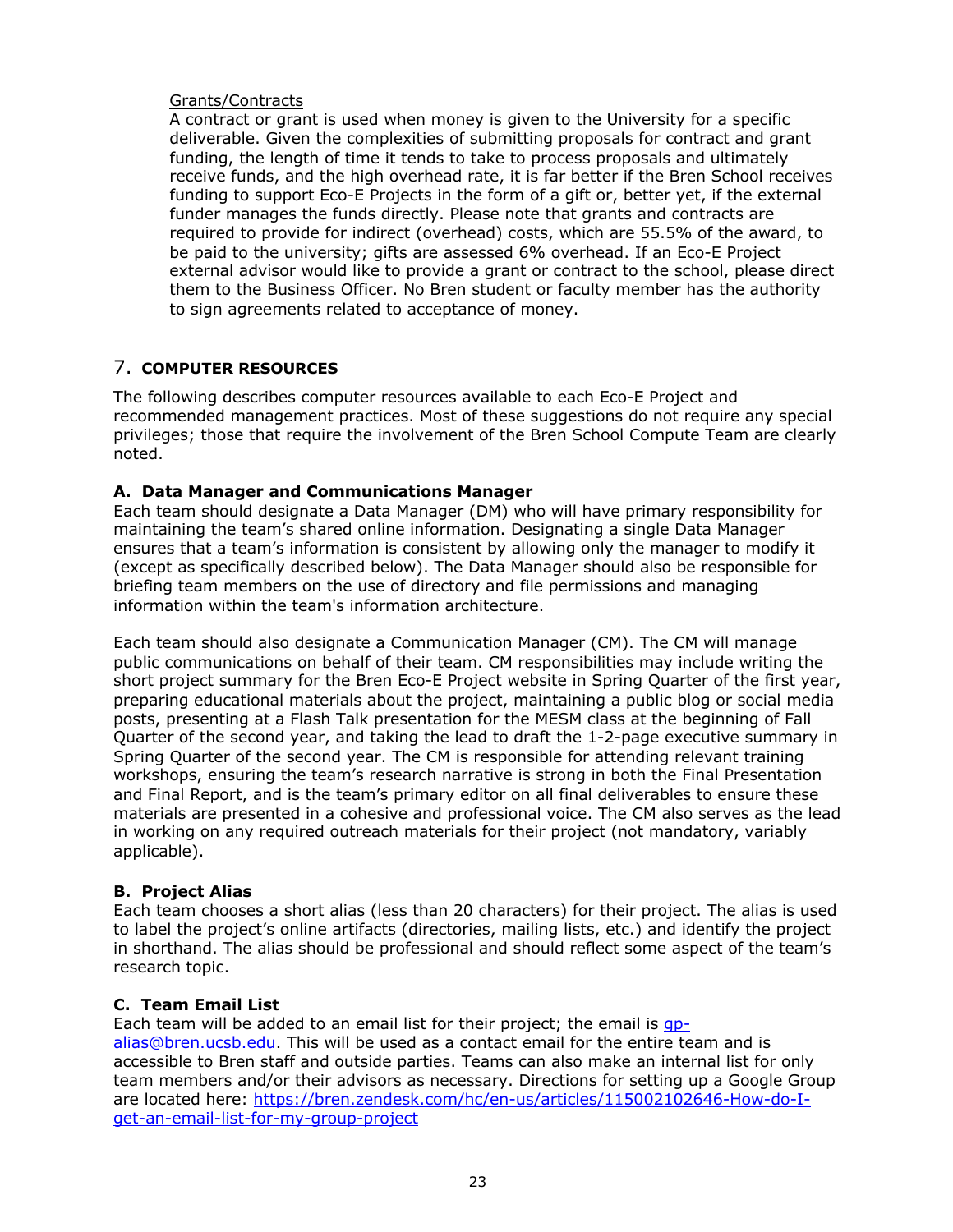# **D. Shared Directory**

The Bren School Compute Team will create a directory on the shared drive for each Eco-E Project. The shared directory will be named "**[alias]**," and will be housed on a Bren School Windows server (esm.ucsb.edu). This shared directory will be accessible from all Windows systems in the ESM domain via \\esm.ucsb.edu\groupsprojects\GroupProjects2023\**[alias]**. For Eco-E Project members, this will be mapped to G:\. The pathname **"gpshare"** in the remainder of this document refers to this shared directory.

### **E. Team Access Permissions**

The Bren School Compute Team will create a Windows group for each Eco-E Project, named "**[alias]**." The members of these Windows groups will be the student members of each team, and if requested other parties such as faculty advisor(s). Unless otherwise specified, all files and directories discussed in these guidelines will be owned by the team's Data Manager. The Data Manager has the ability to modify team access permissions, while other members do not. The Data Manager and all team members are responsible for ensuring that the Windows group "EsmSystemAdmins" retains "full control" permissions on all directories within the Eco-E Project's directory structure that the team wishes to be backed up. Without appropriate permission, regular backups of a team's electronic files will not occur, and lost files will not be recoverable. Students can access the permissions for a folder or files by right-clicking on it -> Properties -> Security.

### **F. Working Documents (Recommended)**

Each team's Data Manager may create a team-writeable directory GPSHARE\workdocs, under which each project member may create their own subdirectory

GPSHARE\workdocs\member. These subdirectories should be readable by a team's Windows group, but writeable only by the owner and the Data Manager. The protocol for collaborating on a document is as follows: Each collaboratively authored document should be assigned a lead author who is responsible for maintaining the master copy. Each collaborator should be free to place components or edited versions in their own

GPSHARE\workdocs\member\document subdirectory, where the document has a unique name for the document, assigned by the document's lead author. It should be the lead author's responsibility to synthesize the final version of the document for submission to the Data Manager to post for the team members to read.

### **G. Library (Recommended)**

Each team's Data Manager may create a team-writeable directory GPSHARE\library, in which team members can place static (i.e., read-only) documents for the project to share. Team members should give the Data Manager their files that they would like to house in the Library. This directory should be "read only" for all team members with the exception of the Data Manager.

### **H. Calendar (Optional)**

Each team's Data Manager and/or other specified team members may maintain a project calendar for project events and deadlines, Google Calendar, etc. Each student has an individual Google Calendar account, which can be used to propose Eco-E Project meetings, etc. Please remember that when using individual accounts, only the person proposing the meeting may make changes to the meeting. Therefore, one person should be selected to schedule meetings. For more Google Calendar information, visit: https://bren.zendesk.com/hc/en-us/sections/201311245-Google-Calendar

#### **I. References**

Each team's Data Manager may maintain a shared file of bibliographic references that will be incorporated into project reports, papers, etc. Some teams choose to use an online citation manager; basic accounts are often free.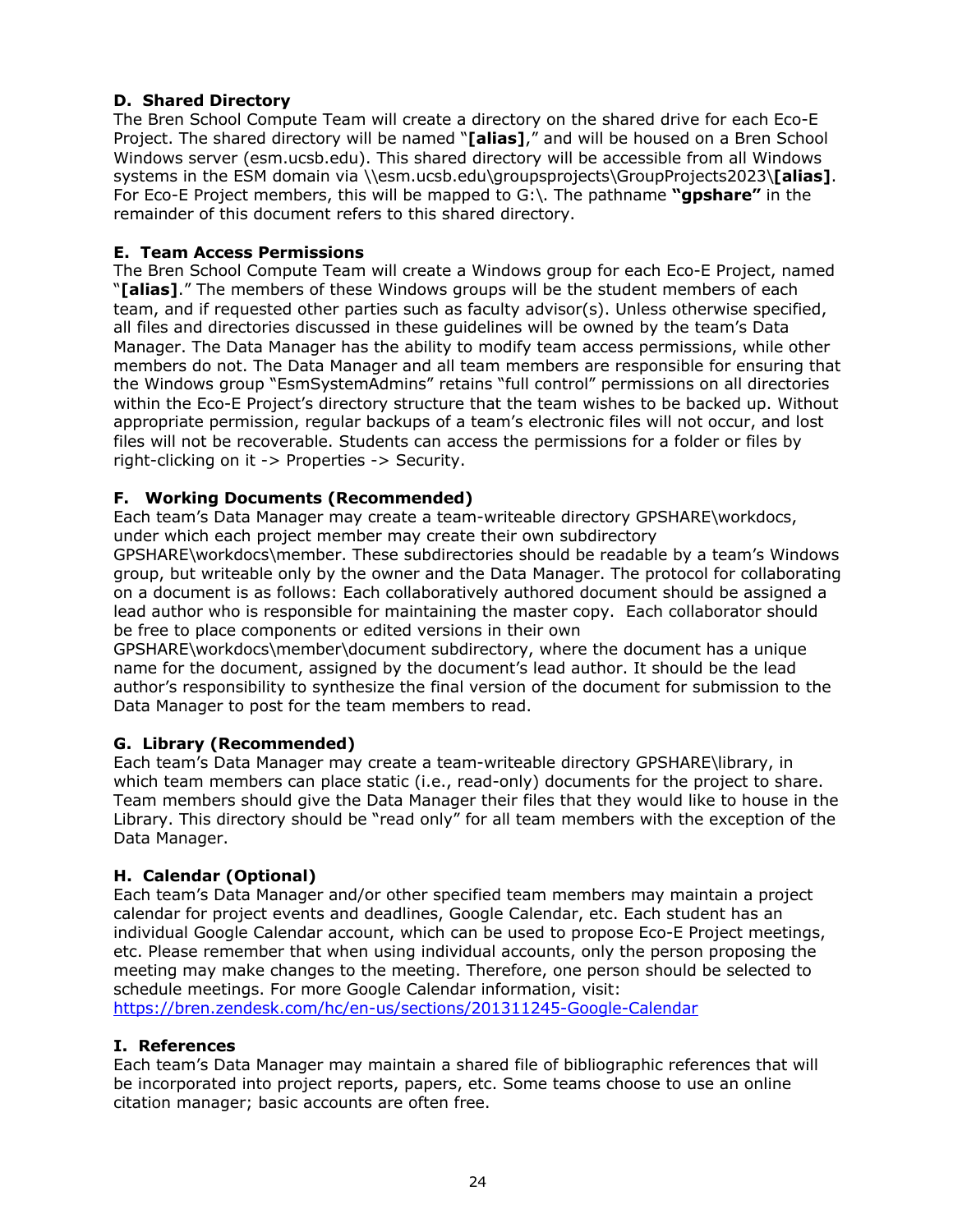# **Appendix I**

### **Evaluations**

### **Peer & Self Evaluation:**

The team evaluation form will be submitted via GauchoSpace. The form template will be posted on GauchoSpace two weeks prior to the end of each quarter.

### **Faculty Evaluation:**

The faculty evaluation will be submitted via Qualtrics. The Group Project Coordinator will send a link to the survey in Week 5 of Spring Quarter of the second year of study. Survey results will be kept anonymous, compiled in summary format, sent to advisors after Spring Quarter grades are issued, and recorded in personnel files.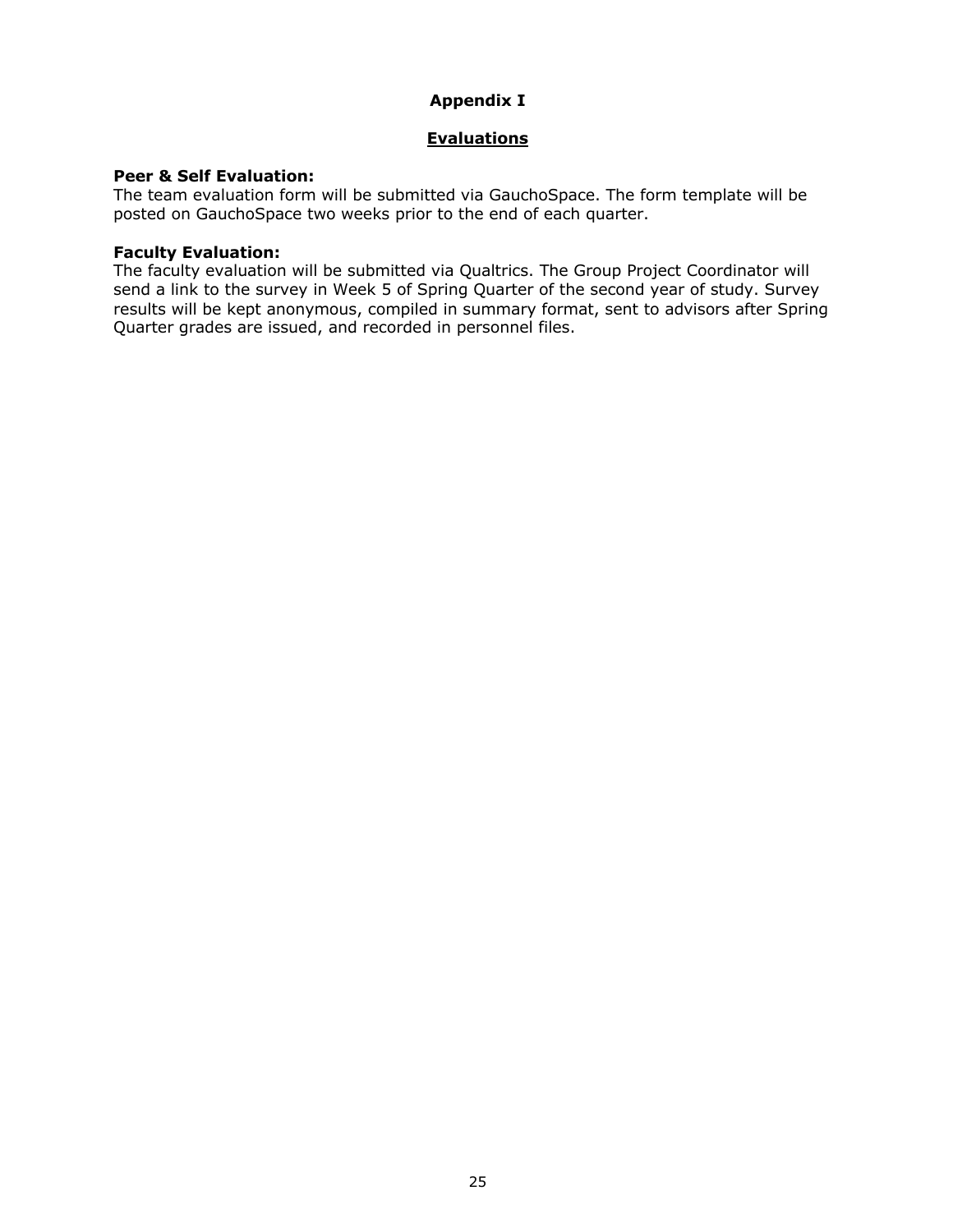# **Appendix II**

### **Formatting & Filing Requirements for MESM Eco-E Projects**

### **Responsibility for the Content of the Final Report**

The team members and faculty advisors are responsible for the content of the final report. The faculty advisors must review the entire draft report before giving final approval. This review includes:

- All preliminary pages or front matter (e.g., preface, dedication, acknowledgements, etc.)
- The main body of the report (including figures, charts or other inserted matter)
- The back matter (e.g., notes and bibliography, appendices, etc.)

In general, no changes may be made to the final report after the faculty advisors have signed the signature page. If changes are necessary after the faculty advisor has approved the report, the team must have their advisors sign a new signature page.

The organization, presentation, and documentation of each Eco-E Project must meet the standards set by the faculty advisors and the Bren School. For general information, students may consult a standard style guide; The University of Chicago Manual of Style is recommended as an authoritative source. Students who have discipline-specific questions should consult their faculty advisors.

### **Eco-E Project title and signature page requirements**

#### Title page requirements

Each Eco-E Project final report must include a title page with the following information:

- Company Logo (optional)
- Title of the Eco-E Project (name of Eco-E venture and tagline)
- "Master of Environmental Science and Management" as the students' degree objective
- Bren School of Environmental Science & Management, University of California, Santa Barbara
- Names of team participants (alphabetical order recommended) and faculty advisors
- Month and year the final report is signed by the faculty advisors

#### Signature page requirements

The format of the signature page is displayed in Appendix IV. The signature page should be placed immediately following the title page. The signature page should not be numbered but should be counted toward subsequent numbering.

Due to concerns over privacy, if the Eco-E Project final report will be posted to the Bren website, students should include an unsigned signature page in the .pdf of their final report. The unsigned signature page must include the typed names of students, in alphabetical order, followed by a section with names of faculty advisors, also in alphabetical order. "This Eco-E Project is approved by:" must appear immediately above the faculty advisors' names. The approval page must contain the month and year the project is signed by the faculty advisors.

Eco-E Project faculty advisors and project members must sign a stand-alone copy of the signature page and submit it to the Group Project Coordinator. All signatures must be by digital signature (e.g., DocuSign) or black or blue ink (no other color ink is acceptable). The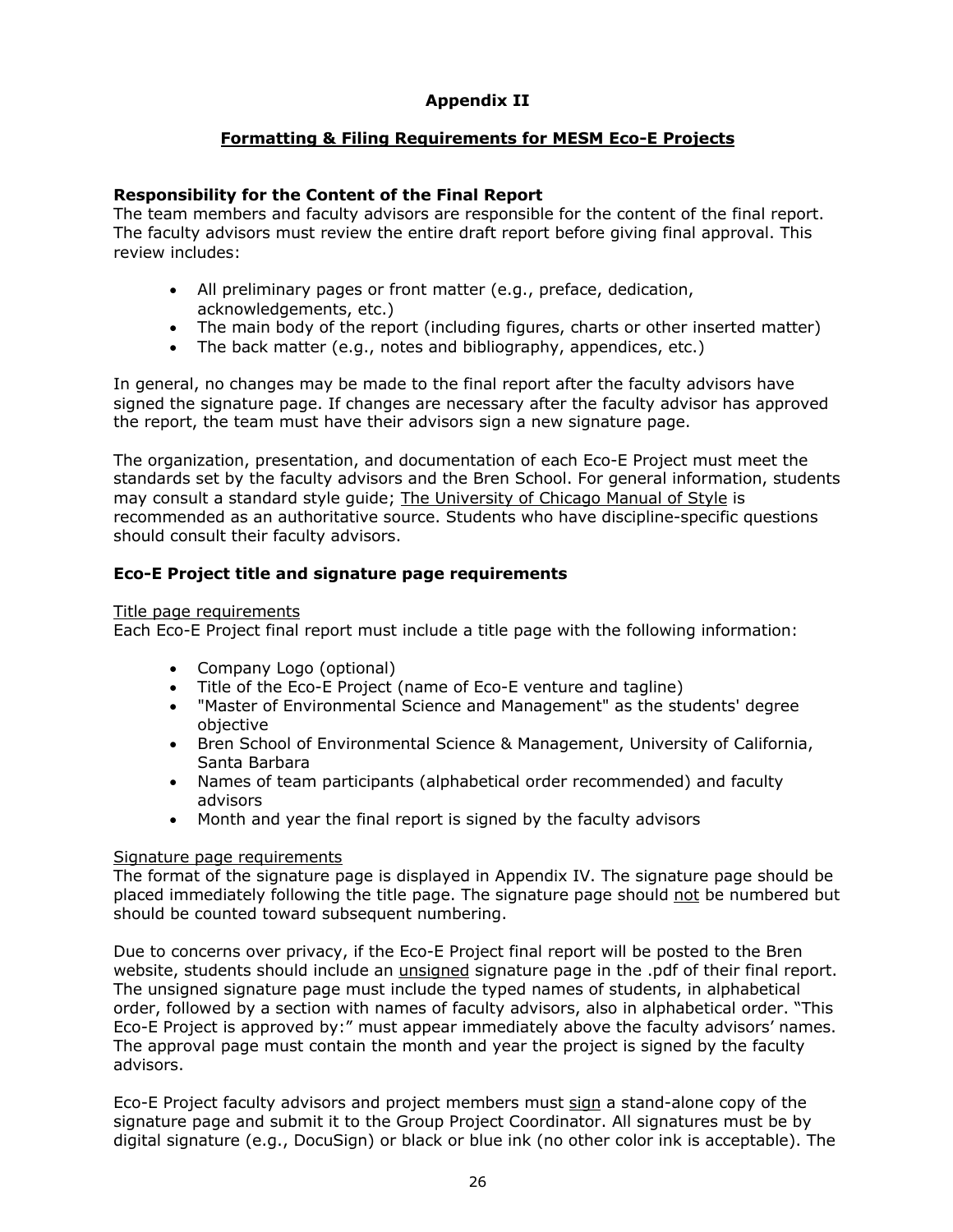typed name of the person signing must appear immediately to the right of or below the signature.

#### **Standards for Eco-E Project titles**

The Eco-E project title should use specific, unambiguous descriptive words that will ensure electronic retrieval. Do not use formulae, symbols, superscripts, Greek letters, or other nonalphabetical symbols in the title. Eco-E project titles should represent the name of the new venture or provide a short description of the new venture. Titles that contain more than 10 words are considered wordy. Subtitles should be used only when absolutely necessary.

#### Dates on title and signature pages

The approval/signature page and the title page must have the month and year the project is signed by the faculty advisors.

#### Table of Contents

A table of contents is required. The table of contents should include the major chapters, subchapters, and figures and tables.

Other preliminary pages such as those for acknowledgements or list of figures and charts are optional.

#### Abstract

An abstract is required. It should provide a brief synopsis of the Eco-E Project and be succinct (200 words). The abstract should be placed following the table of contents and any optional preliminary pages (i.e., acknowledgements).

The table of contents, other preliminary pages, and abstract must meet all formatting requirements delineated below. All preliminary pages, with the exception of the title page and approval (signature) pages, must be numbered with lower case Roman numerals beginning with Roman numeral iii; see below for additional information on pagination and placement of page numbers.

#### Key Words

Select up to **10 key words** to describe the project.

#### Legibility and appearance

The final report must be produced using a font that is highly legible and dark enough that it can be reprinted clearly.

#### **Dimensions**

The final report must be formatted to letter-size  $(8.5 \times 11)$  inches). For information on handling oversize materials such as maps, please consult the Group Project Coordinator.

#### **Margins**

The following are minimum margin dimensions. The group may set larger margins but must be sure that the final text is well within these guidelines.

LEFT  $= 1.25$  inches (this margin is wide for binding requirements)  $TOP = 1$  inch from top of paper  $RIGHT = 1$  inch  $BOTTOM = 1$  inch from bottom of paper

Aside from page numbers, nothing must intrude into the margins. These minimum specifications also apply to all figures, charts, graphs, illustrations and appendices. When oversize pages are used, the same margin measurements must be maintained.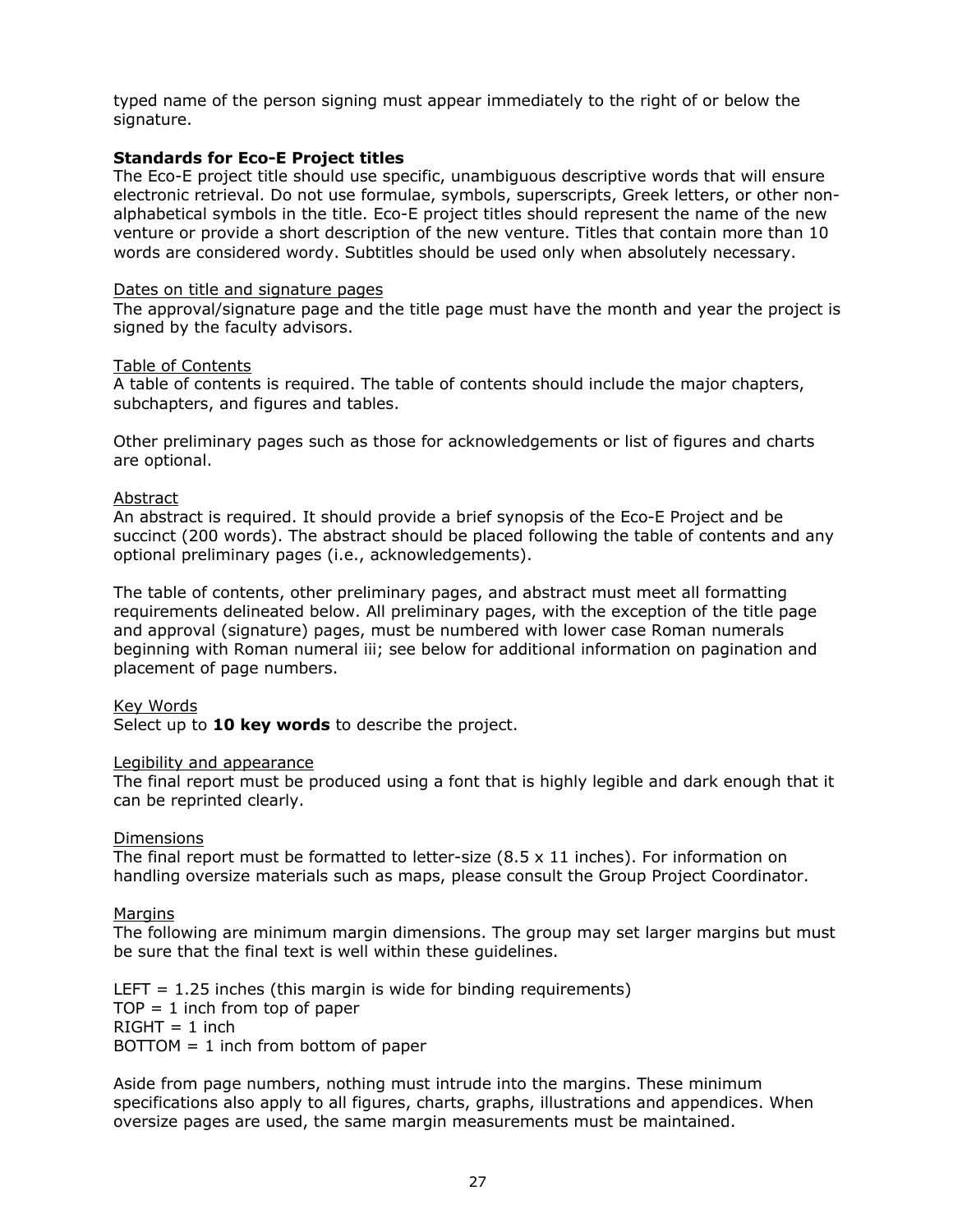#### Page Numbers

Page numbers should be centered on the page 0.75 inches from the bottom of the edge of the page. Placement of page numbers must be consistent throughout the final report. Provide space between the text and the page numbers.

#### Pagination

Every page must be numbered consecutively. Except where noted below, each page of the entire report must be numbered in accord with the following standards:

Neither the title page nor the approval (signature) page is to be numbered; however, these two pages are counted when numbering the following preliminary pages even though they are not numbered.

The preliminary pages following the title and signature pages must be numbered sequentially beginning with lower case Roman numeral "iii." All preliminary pages are to be numbered using lower case Roman numerals (iii, iv, v, vi, etc.). This includes dedications; the tables of contents; lists of figures, tables, symbols, illustrations, and photographs; prefaces; acknowledgments; and abstract.

The main body of the text and any back matter must be consecutively numbered with Arabic numerals (1, 2, 3, etc.), including text, illustrative materials, bibliography, notes, and appendices.

Correct pagination is required for the final report to be acceptable: no missing pages, blank pages, or duplicate numbers or pages.

#### Line Spacing

The final report should be single spaced with double spacing between paragraphs and sections.

Single spacing should also be used in those places where conventional usage calls for it, i.e., title page; figure, table, and photo captions; footnotes; indented quotations; and bibliography. When individual footnote or bibliographic entries are single-spaced, there must be double spacing between entries.

#### Fonts and Font Sizes for the Text and Notes

A font size of at least 12 point must be used for the basic report text. Standard fonts such as Arial, Century Gothic, Helvetica, Verdana, Tahoma, or Times are recommended.

A font size of at least 10 point must be used for footnotes and captions. Script, calligraphy, italics, and specialized art fonts are not acceptable for the main body of the text.

Italics may only be used for quotations, headings, labels, book titles, foreign words, scientific names or occasional emphasis. Fonts for appendices, charts, drawings, graphs, and tables may differ from that used for the text. The print should be letter quality with dark black characters that are consistently clear and dense.

#### **Filing the Eco-E Project Final Report**

Once the faculty advisors approve and sign a team's project, no changes can be made to the final report. The final report, including the completed signature page, must be submitted in electronic (.pdf) format to the Eco-E Project Coordinator and Group Project Coordinator by the end of Winter Quarter. A petition is required for late submissions. Please contact the Group Project Coordinator with any issues or questions about these guidelines.

The Group Project Coordinator will review each final report to verify that it meets the filing standards and will notify each team if corrections are necessary.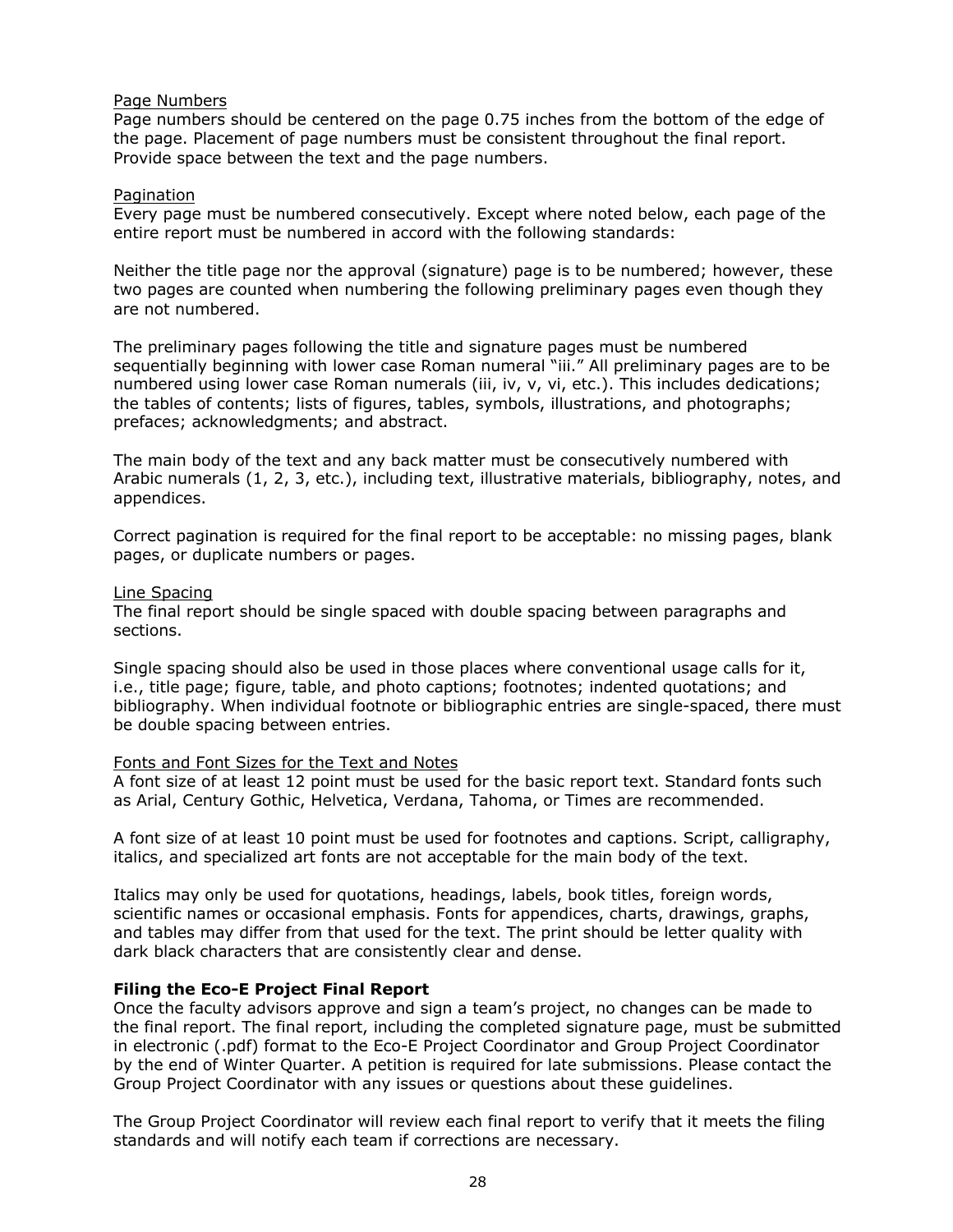# FORMATTING & FILING CHECKLIST

| <b>CHECKLIST AREA</b>      | <b>BREN REQUIREMENT</b>                                                                                         |  |  |
|----------------------------|-----------------------------------------------------------------------------------------------------------------|--|--|
| Legibility                 | Clear and legible font used.                                                                                    |  |  |
| <b>Dimensions</b>          | 8.5 x 11 inches (exceptions made for oversize or special                                                        |  |  |
|                            | materials).                                                                                                     |  |  |
| Number of copies           | One electronic (.pdf) copy of final report for Bren School                                                      |  |  |
| Margins                    | Left margin at least 1.25 inches; top line of type, right                                                       |  |  |
|                            | margin, and bottom line of type at least 1 inch from edge.                                                      |  |  |
|                            | Other than page numbers, nothing intrudes into margins.                                                         |  |  |
| Page Number                | Page numbers placed 0.75 inches from bottom edge of pages                                                       |  |  |
| Placement                  | and consistently placed throughout the report.                                                                  |  |  |
| Pagination Standards       | Each page of final report numbered (except title and approval                                                   |  |  |
|                            | pages). No missing, blank, or duplicate numbers or pages.                                                       |  |  |
|                            | Lower case Roman numerals used on preliminary pages.                                                            |  |  |
|                            | Arabic numerals used to number text and back matter.                                                            |  |  |
| Numbering of               | Title and approval pages counted but not numbered.                                                              |  |  |
| <b>Preliminary Pages</b>   | Subsequent pages (e.g. the table of contents) numbered                                                          |  |  |
|                            | beginning with Roman numeral iii.                                                                               |  |  |
| Spacing Between            | Text single spaced, except where conventional usage calls for                                                   |  |  |
| Lines                      | only single spacing (title page, long quotations, etc.) or<br>double spacing (between paragraphs and sections). |  |  |
| Fonts & Font Sizes         | A font size of at least 12 point for preliminary pages and text.                                                |  |  |
|                            | A font size of at least 10 point for footnotes and captions. Use                                                |  |  |
|                            | of standard font recommended.                                                                                   |  |  |
| Dates Used On              | Month and year the faculty members will sign the approval                                                       |  |  |
| Approval and Title         | and title page.                                                                                                 |  |  |
| Pages                      |                                                                                                                 |  |  |
| Abstract                   | Not to exceed 200 words                                                                                         |  |  |
| <b>Standards Governing</b> | Concise taglines (not to exceed 10 words) that summarize                                                        |  |  |
| Taglines                   | the new venture.                                                                                                |  |  |
| <b>Faculty Signatures</b>  | Faculty advisors' signatures in black or blue ink.                                                              |  |  |
| on Approval Pages          |                                                                                                                 |  |  |
| Responsibility for         | Students and faculty advisors responsible for all content of                                                    |  |  |
| Content                    | the final report. Faculty advisors must review entire final                                                     |  |  |
|                            | report before signing.                                                                                          |  |  |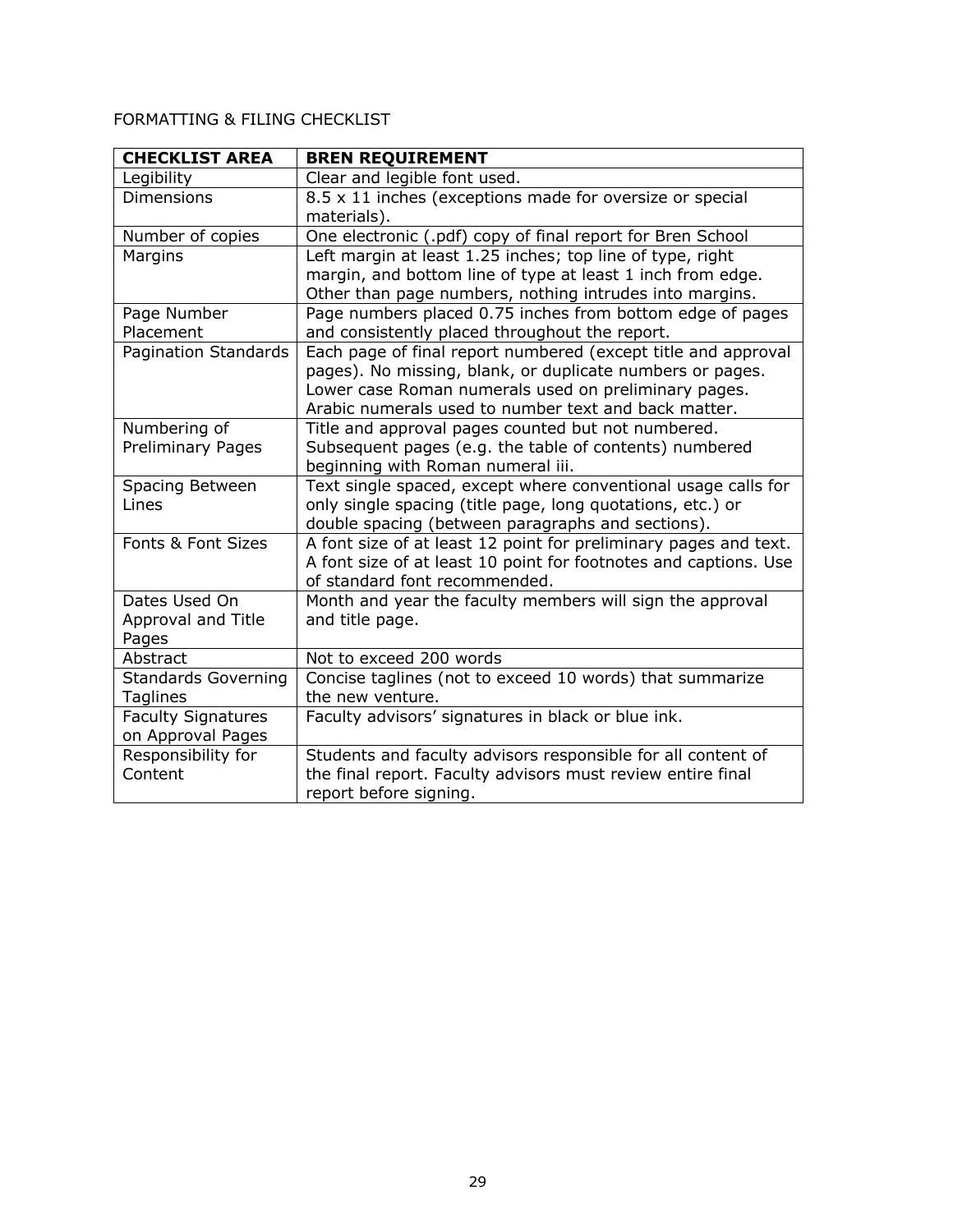#### **Appendix III**

### **Sample Final Report Title Page**

### UNIVERSITY OF CALIFORNIA Santa Barbara

#### LOGO (OPTIONAL) PROJECT TITLE

An Eco-E Project submitted in partial satisfaction of the requirements for the degree of Master of Environmental Science and Management for the Bren School of Environmental Science & Management

by

MEMBER NAME MEMBER NAME MEMBER NAME MEMBER NAME MEMBER NAME

Committee in charge: ADVISOR NAME ADVISOR NAME (if more than one)

MONTH AND YEAR OF FILING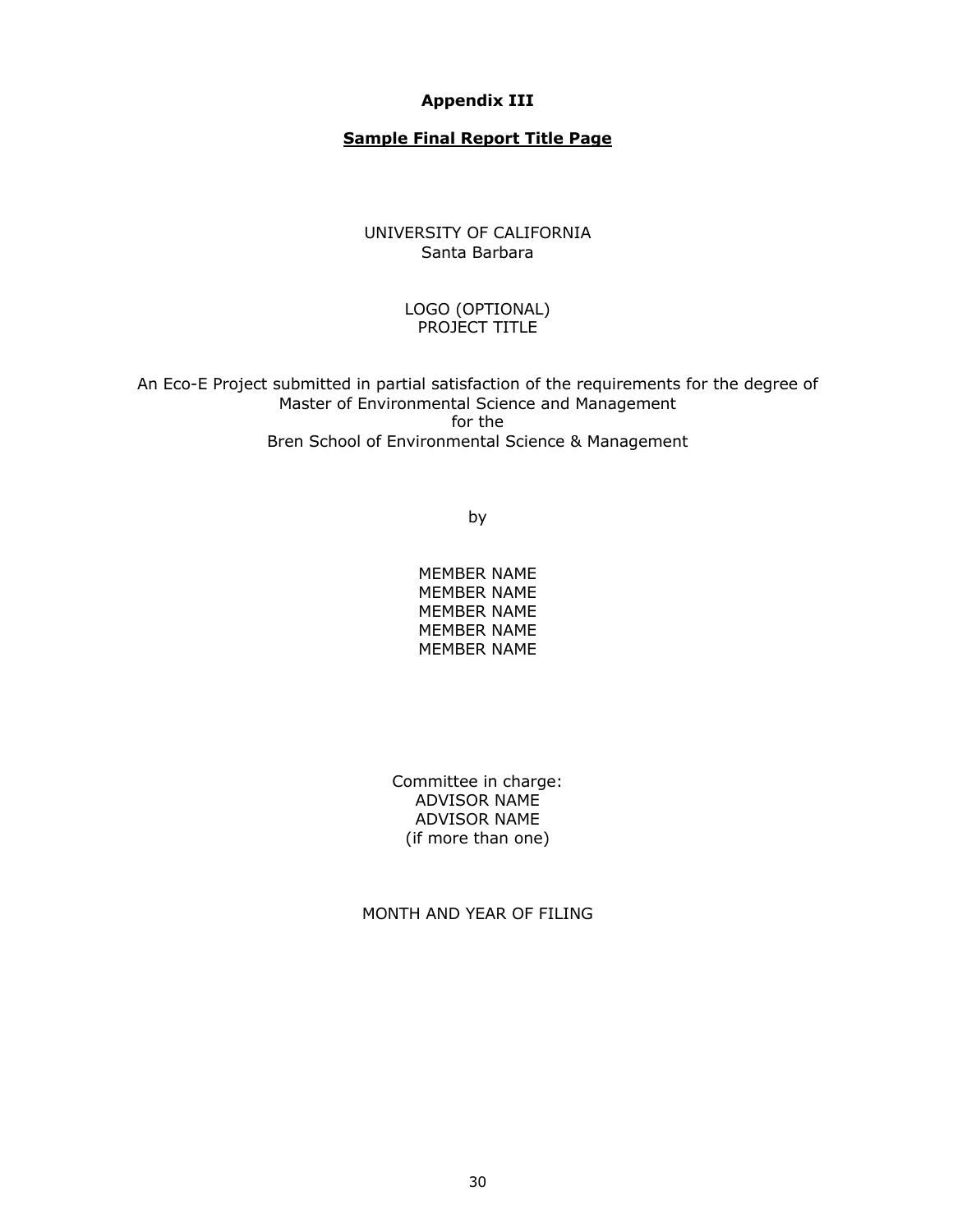### **Appendix IV**

#### **Sample Final Report Signature Page**

#### PROJECT TITLE

As authors of this Eco-E Project report, we are proud to archive this report in the Bren School's library of Eco-E Projects. Our signatures on the document signify our joint responsibility to fulfill the archiving standards set by the Bren School of Environmental Science & Management.

| MEMBER NAME        |
|--------------------|
|                    |
| MEMBER NAME        |
| <b>MEMBER NAME</b> |
|                    |

MEMBER NAME

[The faculty advisors may change this statement prior to submitting this report].

The Bren School of Environmental Science & Management produces professionals with unrivaled training in environmental science and management who will devote their unique skills to the diagnosis, assessment, mitigation, prevention, and remedy of the environmental problems of today and the future. A guiding principle of the School is that the analysis of environmental problems requires quantitative training in more than one discipline and an awareness of the physical, biological, social, political, and economic consequences that arise from scientific or technological decisions.

The Eco-E Project fulfills a core requirement for the Master of Environmental Science and Management (MESM) Program. The project is a year-long activity in which small teams of students conduct customer discovery research to develop a business model for a new environmental venture, in addition to focused, interdisciplinary research on the scientific, management, and policy dimensions of a specific environmental issue. This Eco-E Project Final Report is authored by MESM students and has been reviewed and approved by:

ADVISOR

ADVISOR

\_\_\_\_\_\_\_\_\_\_\_\_\_\_\_\_\_\_\_\_

DATE